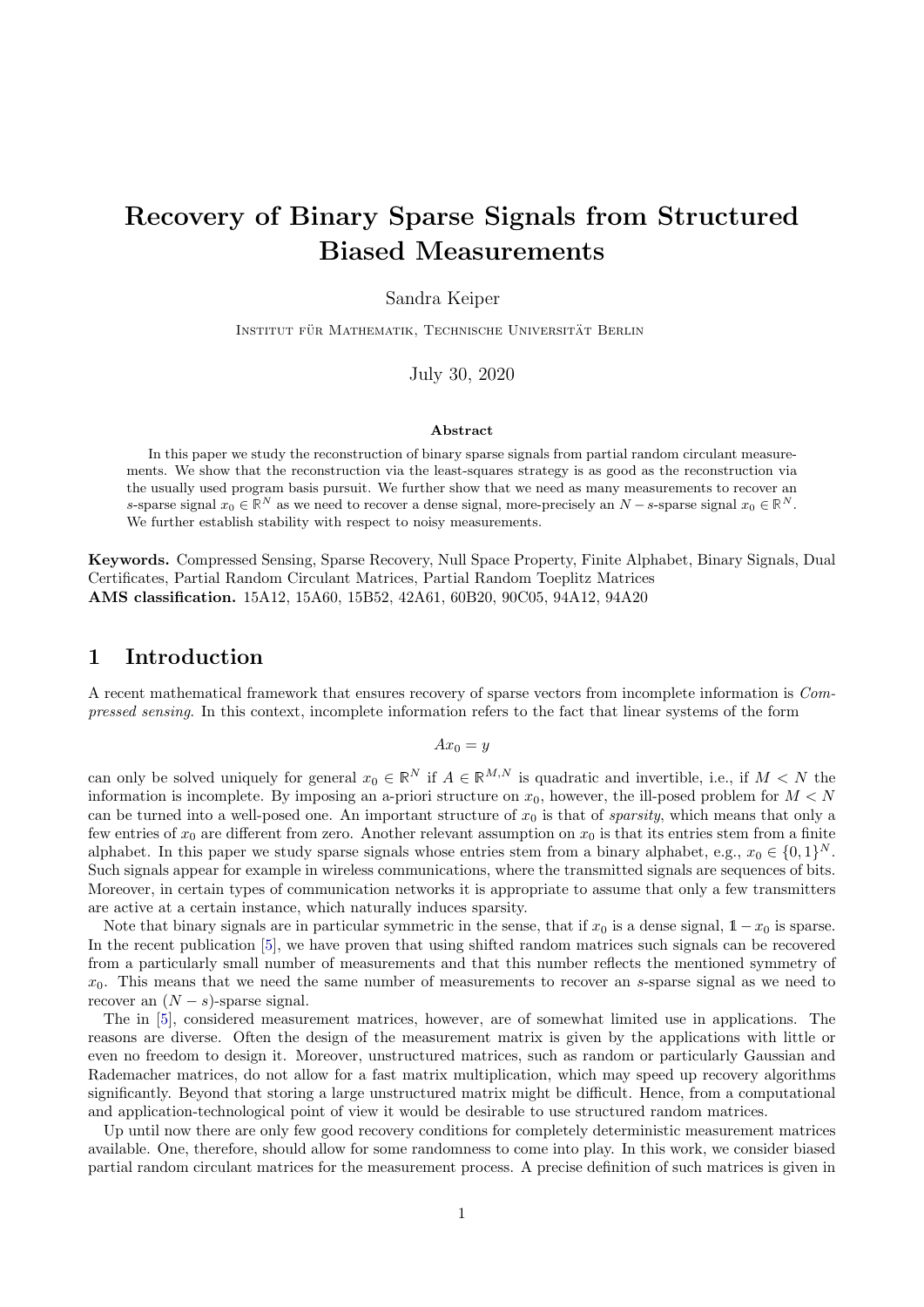Subsection [1.4](#page-3-0) (Equation [\(6\)](#page-4-0)). A main difference is that those matrices depend on only one random vector and accordingly N random variables, whereas (sub-) Gaussians either depend on  $MN$  random variables (following the definition in  $[6]$  or on M random row vectors (following the definition in [\[21\]](#page-15-0)).

The concern of this work is to proof recovery guarantees for binary, sparse signals from biased random partial circulant and Toeplitz measurements.

Partial random circulant matrices (centered and not biased) have already been successfully applied to the classical compressed problem (see for example  $[15]$ ) and in one-bit compressed sensing  $(1, 2)$ ). In  $[1]$ ,  $[2]$  $[2]$  and [\[4\]](#page-14-4), the reconstruction of sparse signals from binary Gaussian circulant measurements was also considered. The main difference is that in those papers the measurements  $y = \text{sign}(Ax_0)$  are assumed to be binary whereas we assume that the signal  $x_0$  itself is binary. Besides, the proof techniques are very different.

#### 1.1 Preliminaries

To put our results in a precise setting we first aim to introduce some notation. We define  $[N] := \{1, \ldots, N\}$ and denote the standard unit vectors with  $e_i$  for  $i \in [N]$ , i.e., the vector which is zero everywhere except at the  $i$ -th entry it is equal to one. Further, we denote with 1 the matrix or vector, respectively, which is equal to one in each entry. For a subset  $S \subset [N]$  and a vector  $x = (x_1, \ldots, x_N) = (x(1), \ldots, x(N)) \in \mathbb{R}^N$  the notation  $x_S$ refers to the following vector

$$
x_S(i) = \begin{cases} x_i, & \text{if } i \in S \\ 0, & \text{else.} \end{cases}
$$

Further  $\|\cdot\|_0$  denotes the  $\ell_0$ -norm and  $\|\cdot\|_p$  the  $\ell_p$ -norm for  $p > 0$ , i.e., for  $x = [x_1, \ldots, x_N] \in \mathbb{R}^N$ 

$$
||x||_0 := |\{i : x_i \neq 0\}|
$$
 and  $||x||_p^p := \sum_{i=1}^N |x_i|^p$ .

For a matrix  $A \in \mathbb{R}^{M,N}$  the transposed matrix is denoted by  $A^*$ . The notation supp $(x)$  refers to the support of a vector  $x \in \mathbb{R}^N$ , i.e., to the set of non-zero entries of x.

For two real numbers  $a, b \in \mathbb{R}$  we write  $a \geq b$  if there exists a constant  $c > 0$ , which is independent from a and b, such that  $a > cb$ .

For  $\Theta \subset [N]$  we define

$$
i + \Theta := \{ (i + k)(\text{mod } N) : k \in \Theta \}.
$$

Moreover, for a linear operator  $L : \mathbb{R}^N \to \mathbb{R}^M$  with matrix representation  $L = [L_{i,j}]_{i,j=1}^{MN}$  the Hilbert-Schmidt norm of  $L$  is denoted by

$$
||L||_{HS} := \sqrt{\text{tr}(L^*L)} = \sqrt{\sum_{i=1}^M \sum_{j=1}^N L_{i,j}^2},
$$

and

<span id="page-1-1"></span>
$$
||L|| := \sup_{||w||_2 \le 1} ||Lw||_2
$$

is the operator norm of L. Note that the operator norm of  $L : \mathbb{R}^N \to \mathbb{R}^N$  corresponds to the square root of largest eigenvalue of  $L^*L$ . Further note that for  $A, B \in \mathbb{R}^{N,N}$  with  $B = [b_1, \ldots, b_N]$  it holds true that

$$
||AB||_{\text{HS}}^2 = \sum_{i=1}^N ||Ab_i||_2^2 \le \sum_{i=1}^N ||A||^2 ||b_i||_2^2 = ||A|| ||B||_{\text{HS}}^2,
$$
\n(1)

where we used the consistency of the operator norm with the Euclidean norm  $\|\cdot\|_2$ .

For  $A \in \mathbb{R}^{M,N}$  and  $S \subset [N]$  we let  $A_S$  be either the matrix which consists of the rows of A corresponding to the indices in S, i.e.,  $A_S \in \mathbb{R}^{s,N}$ , or the matrix whose rows corresponding to the indices in S equal those of A and all other columns are zero, i.e.,  $A_S \in \mathbb{R}^{M,N}$ . We further let  $A^S \in \mathbb{R}^{M,s}$  or  $A^S \in \mathbb{R}^{M,N}$  be the matrix whose columns corresponding to S are deleted or substituted with zero-columns.

Finally, let us recall Gershgorin circle theorem, which is an important tool for our proofs.

<span id="page-1-0"></span>Theorem 1.1 (Gershgorin circle theorem [\[8\]](#page-14-5)) Let  $A \ = \ [a_{i,j}]_{i,j=1}^N \ \in \ \mathbb{C}^{N,N}$  $\sum$ and for  $i \in [N]$  let  $R_i =$  $_{j\neq i}\left|a_{ij}\right|$  be the sum of the absolute values of the non-diagonal entries in the i-th row. Further define  $\overline{D}(a_{ii}, R_i) \subseteq \mathbb{C}$  be a closed disc centered at  $a_{ii}$  with radius  $R_i$ . Every eigenvalue of A lies then within at least one of the Gershgorin discs  $D(a_{ii}, R_i)$ .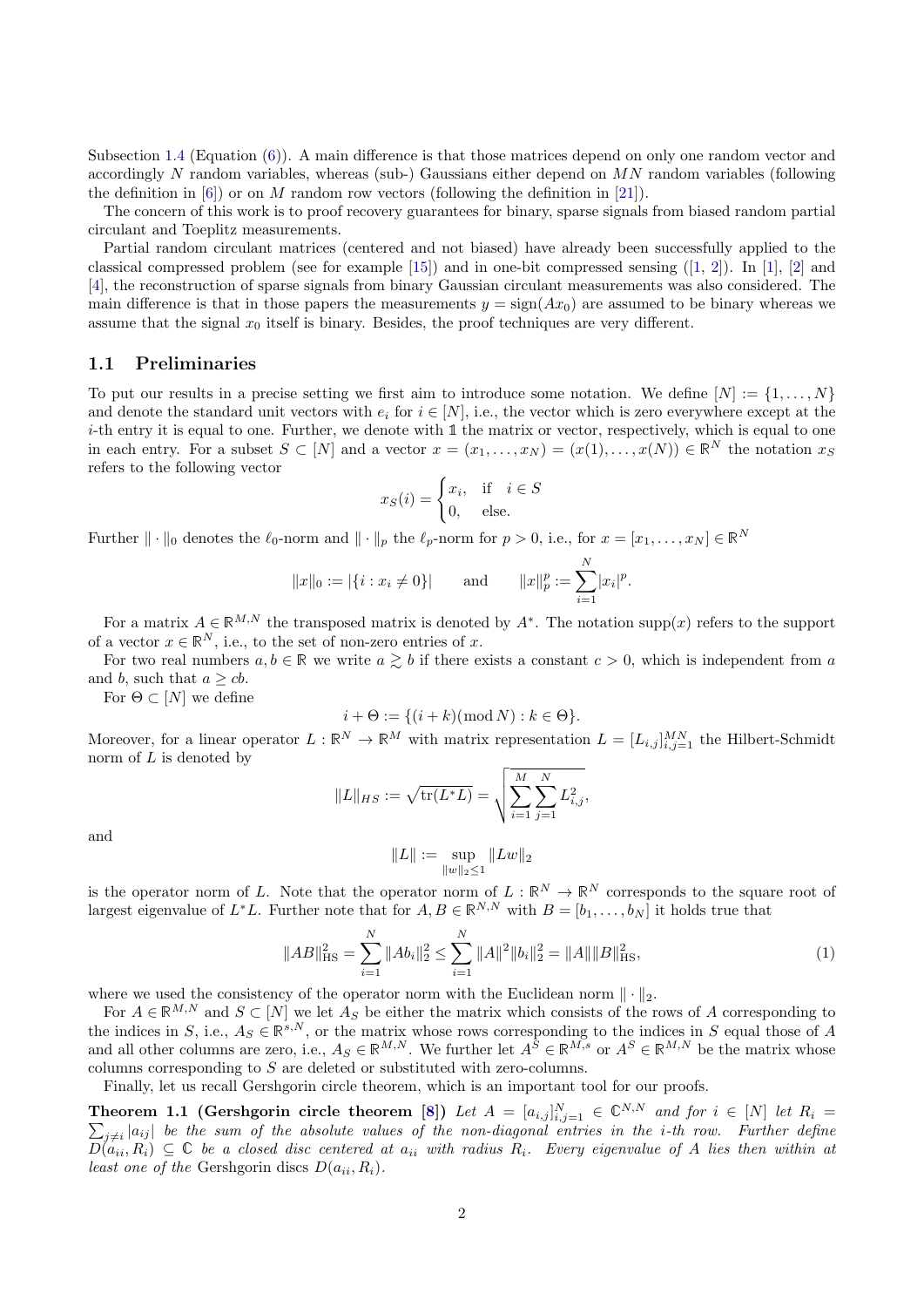#### 1.2 Reconstruction of Binary Signals

There are several compressed sensing approaches for the reconstruction of nonnegative sparse signals from random measurements [\[3,](#page-14-6) [13,](#page-15-2) [18\]](#page-15-3). As binary vectors are particularly nonnegative, those approaches can readily be applied to binary vectors. Let us therefore shortly review one of the approaches for the recovery of nonnegative signals.

It has become evident that basis pursuit restricted to the positive orthant

$$
\mathbb{R}_+^N := \left\{ x = (x_i)_{i=1}^N \in \mathbb{R}^N : x_i \ge 0, i \in [N] \right\}
$$

has a strong performance at recovering nonnegative-valued sparse signals  $x_0$  from the measurements  $y = Ax_0$ . This is the following program:

$$
\min \|x\|_1 \quad \text{subject to} \quad Ax = y \quad \text{and} \quad x \in \mathbb{R}_+^N,\tag{2}
$$

Even so the mentioned approach is applicable to binary signals, it is already known that there are methods which yield even stronger recovery guarantees for binary signals. The canonical approach is to use the following adaptation of basis pursuit, to which we typically refer to as box-constrained basis pursuit:

$$
\min \|x\|_1 \quad \text{subject to} \quad Ax = y \quad \text{and} \quad x \in [0, 1]^N. \tag{3}
$$

In [\[12,](#page-15-4) [19\]](#page-15-5), the following equivalent condition for the success of [\(3\)](#page-2-0) has been shown. The vector  $\mathbb{1}_S$ ,  $S \subset [N]$ , is the unique solution of [\(3\)](#page-2-0) if and only if

<span id="page-2-2"></span><span id="page-2-1"></span><span id="page-2-0"></span>
$$
\ker(A) \cap N^+ \cap H_S = \{0\},\
$$

where  $\ker(A)$  denotes the nullspace of A,

$$
N^+ := \left\{ w \in \mathbb{R}^N : \sum_{i=1}^N w_i \le 0 \right\} \quad \text{and} \quad H_S := \left\{ w \in \mathbb{R}^N : w_i \le 0 \text{ for } i \in S \text{ and } w_i \ge 0 \text{ for } i \notin S \right\}.
$$

Least-squares on the other hand is a strategy which is usually not well-applicable to sparse vectors since the  $\ell_2$ norm does not promote sparsity. In [\[5\]](#page-14-0), however, it has been shown that least-squares with box-constraints works comparably well for binary-valued sparse signals, when reconstructing from biased sub-Gaussian measurements, even, if the measurements are contaminated with noise. Least-squares with box-constraints is the following program

$$
\min \|Ax - y\|_2 \quad \text{subject to} \quad x \in [0, 1]^N. \tag{4}
$$

Note, that this fact has some practical impact. On the one hand least-squares is less complex and on the other hand it ensures a priori robustness in case of noisy measurements.

#### 1.3 Biased Random Matrices

In compressed sensing the measurement matrix is often assumed to be (sub-) Gaussian, meaning that each entry of the measurement matrix  $A \in \mathbb{R}^{M,N}$  is an independent copy of some (sub-) Gaussian. More precisely, we call  $A \in \mathbb{R}^{M,N}$  Gaussian, if its entries are independently drawn from a renormalized normal distribution, i.e.,

$$
A = \frac{1}{\sqrt{M}} [a_{i,j}]_{i,j=1}^{M,N} \quad \text{with} \quad a_{i,j} \sim \mathcal{N}(0,1).
$$

A more general type of measurement matrices are sub-Gaussians, whose entries follow a sub-Gaussian distribution:

**Definition 1.2** Let  $(\Omega, \Sigma, \mathbb{P})$  be a probability space. Further let  $X : \Omega \to \mathbb{R}$  be a random variable. The sub-Gaussian or Orclitz-2-norm of X is given by

$$
||X||_{\Psi_2} = \sup_{p \ge 1} p^{-\frac{1}{2}} \mathbb{E} (|X|^p)^{\frac{1}{p}}.
$$

We call X sub-Gaussian if  $||X||_{\Psi_2} < \infty$ . We call a matrix  $A \in \mathbb{R}^{m,N}$  sub-Gaussian matrix if its entries are independent sub-Gaussian variables with expected value 0.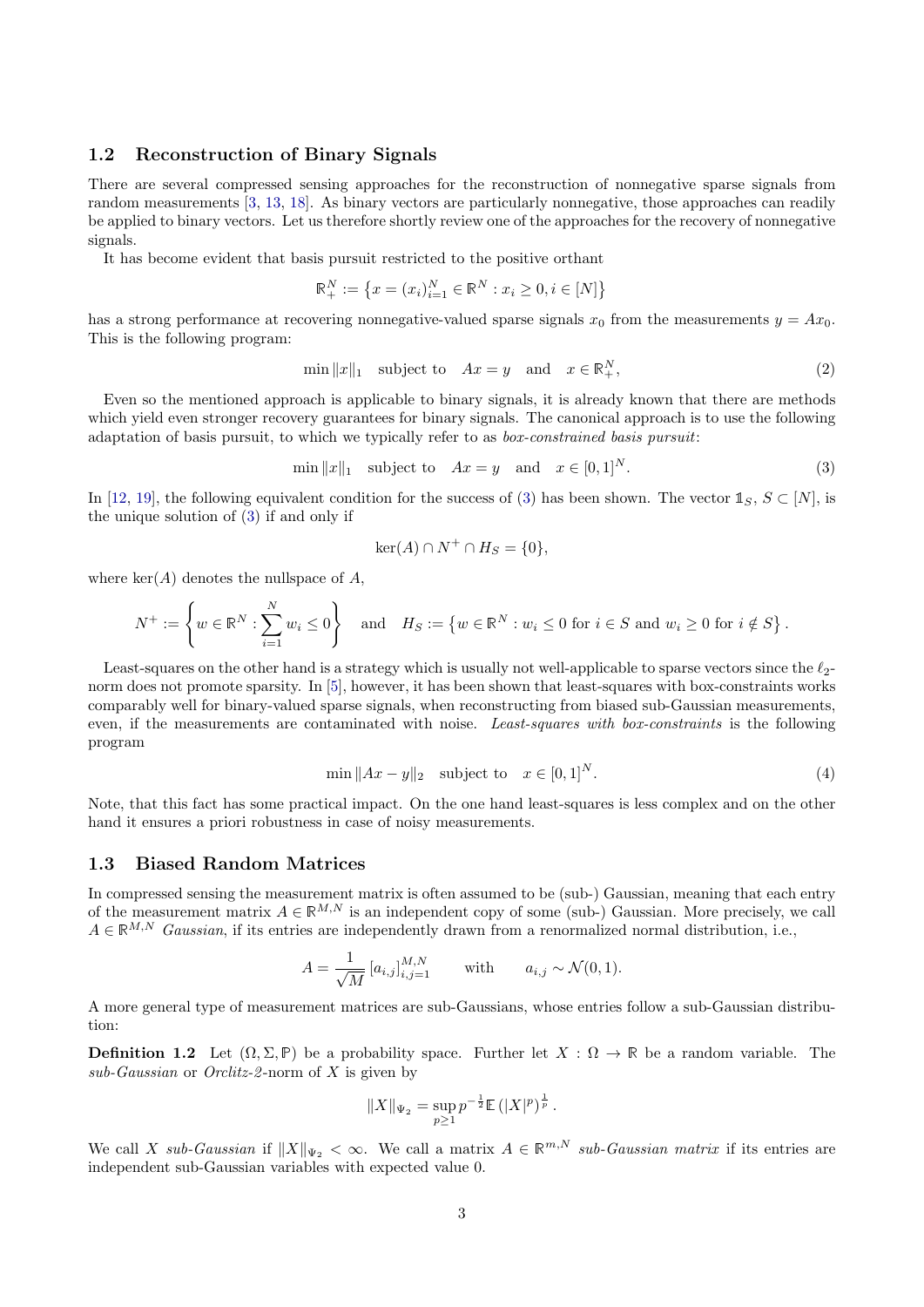A particular example for a sub-Gaussian matrix is a Rademacher matrix.  $A \in \mathbb{R}^{M,N}$  is called Rademacher matrix, if its entries follow a Rademacher distribution, i.e., are chosen to be −1 or 1 with equal probability:

$$
A = \frac{1}{\sqrt{M}} [a_{i,j}]_{i,j=1}^{M,N} \quad \text{with} \quad \mathbb{P}(a_{i,j} = 1) = \mathbb{P}(a_{i,j} = -1) = \frac{1}{2}.
$$

Rademacher variables X are indeed sub-Gaussians with norm  $||X||_{\Psi_2} = 1$ , because  $|X| = 1$ . Further, note that sub-Gaussians are sometimes also defined by assuming that the rows are independent random vectors, which fulfill some specific properties such as sub-Gaussian marginals (cf. [\[21\]](#page-15-0)). This basically is some generalization of the definition used in the underlying paper.

Sub-Gaussian matrices, whose entries have mean zero, are often considered to model the measurement process. However, it was shown in a recent work [\[5\]](#page-14-0) that non-centered matrices have some advantage for the recovery of binary signals. Moreover, in [\[13\]](#page-15-2), a similar phenomenon was observed for the recovery of non-negative signals by [\(2\)](#page-2-1). To be more precise the following biased random matrices have been considered in [\[5\]](#page-14-0):

<span id="page-3-1"></span>
$$
A = \mu \mathbb{1} + D,\tag{5}
$$

where  $\mu \geq 0$  is a freely chosen parameter that controls the expected value of the entries,  $\mathbb{1} \in \mathbb{R}^{M,N}$  is the matrix having only entries equal to one, and  $D \in \mathbb{R}^{M,N}$  is assumed to have sub-Gaussian entries whose expected value is 0.

Roughly speaking the following was proven for the recovery of binary, sparse signals from biased random measurements:

<span id="page-3-2"></span>Theorem 1.3 (Simplified Version of Theorem III.2 and III.8 of [\[5\]](#page-14-0)) Let  $x_0 \in \{0,1\}^N$  be a binary vector, and  $A \in \mathbb{R}^{M,N}$  be a biased random matrix of the form [\(5\)](#page-3-1) with  $\mu > 0$ , and  $x_0 \in \{0,1\}^N$  a s-sparse binary vector.

- i) If M is slightly larger than  $N/2$ ,  $x_0$  is the unique solution of [\(3\)](#page-2-0) with high probability.
- ii) Under the assumption

$$
M \gtrsim \max\left(\frac{R^2}{\mu^2}, \min(s, N - s)\right) \log(N),
$$

the solution  $x_*$  of [\(4\)](#page-2-2) for  $y = Ax_0 + n$  with  $n \in \mathbb{R}^M$  and  $||n||_2 \leq \eta$  obeys with high probability

$$
||x_0 - x_*||_2 \le \sqrt{\frac{\left(\frac{\sigma^2}{\mu^2} + 32\min(s, N - s)\right)}{m\sigma^2}} \cdot \eta,
$$

where  $\sigma$  is the variance of the entries of A. Particularly, in the case of noiseless measurements, i.e.,  $\eta = 0$ ,  $x_0$  is the unique solution of [\(3\)](#page-2-0) and of [\(4\)](#page-2-2) with high probability.

### <span id="page-3-0"></span>1.4 Main Result

As above-mentioned there are several applications where we do not have full freedom to design the measurement matrix. It is therefore of some importance to study structured random matrices. In applications such as radar or wireless communications the measurement process can be represented using partial random circulant matrices and partial random Toeplitz matrices (cf. [\[11\]](#page-15-6),[\[16\]](#page-15-7)). In those applications binary sparse signals appear also in a natural way. The main goal of this work is therefore to prove comparable results as in [\[5\]](#page-14-0) (see Theorem [1.3\)](#page-3-2), for such matrices. Before stating our main results, let us introduce the considered matrices.

For  $b = (b_0, b_1, \ldots, b_{N-1}) \in \mathbb{R}^N$  we define the associated *circulant matrix*  $\Phi = \Phi(b) \in \mathbb{R}^{N,N}$  by setting

$$
\Phi_{k,j} = b_{(j-k)(\text{mod }N)} \qquad k, j \in [N].
$$

Similarly, for a vector  $c = (c_{-N+1}, c_{-N+2}, \ldots, c_{N-1}) \in \mathbb{R}^{2N-1}$  the associated Toeplitz matrix  $T = T(c) \in \mathbb{R}^{N,N}$ has entries

$$
T_{k,j} = c_{j-k} \qquad k, j \in [N].
$$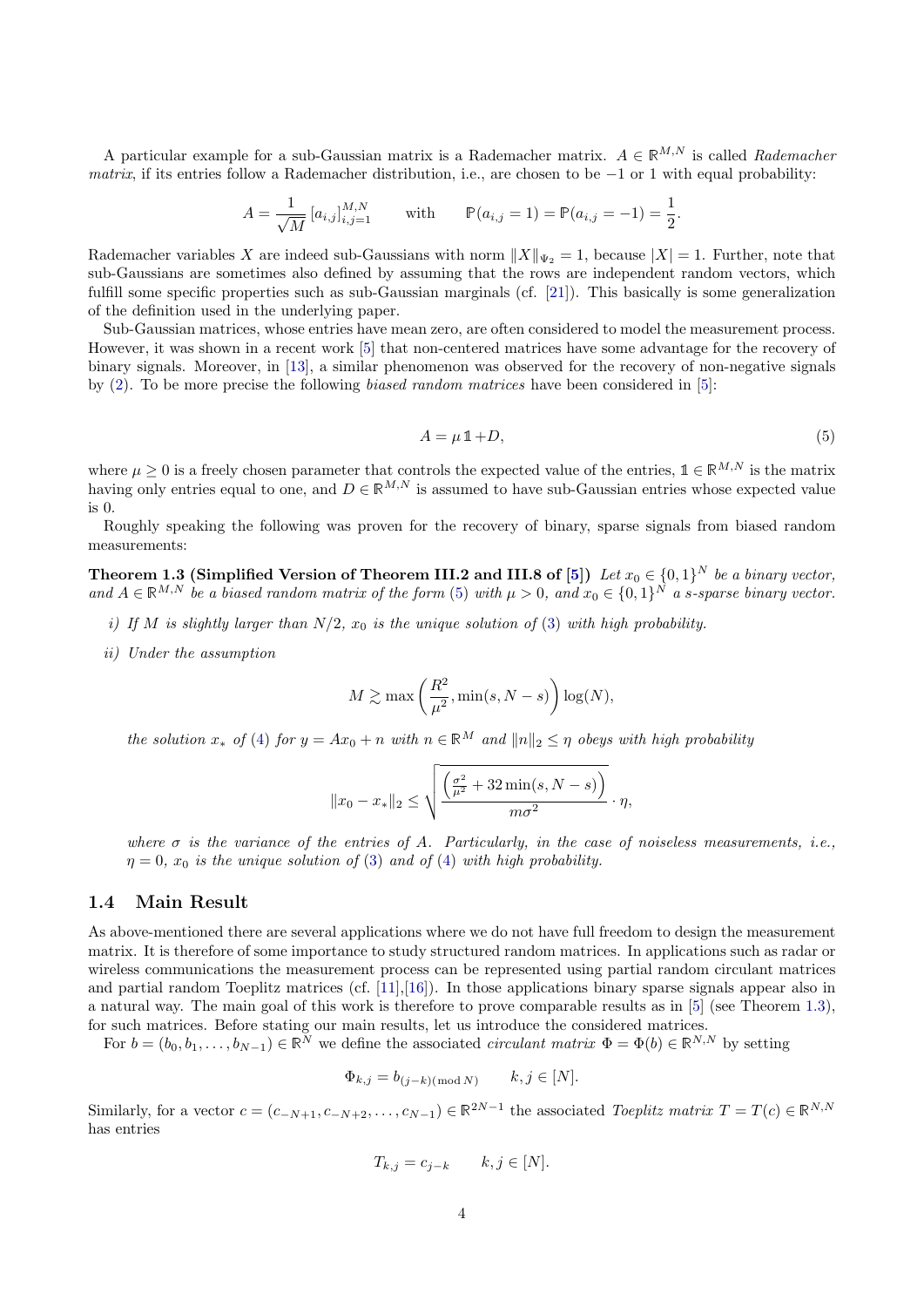For an arbitrary subset  $\Theta \subset [N]$  of cardinality  $M \subset N$ , we let the partial circulant matrix  $\Phi_{\Theta} = \Phi_{\Theta}(b) \in \mathbb{R}^{M,N}$ . and the partial Toeplitz matrix  $T_{\Theta}$ , respectively, be the submatrix of  $\Phi$ , and T respectively, consisting of the rows indexed by Θ. In [\[15\]](#page-15-1), one can find a comprehensive overview of compressed sensing with structured random matrices. It is particularly shown that partial circulant matrices with Rademacher input vector b work comparable well for the classical compressed sensing task as completely random sub-Gaussian matrices.

For our purpose we choose the vectors b and c to be sub-Gaussian and centered sequences. Hence, the matrices  $\Phi_{\Theta}$  and  $T_{\Theta}$  are centered. Similarly to the results in [\[5\]](#page-14-0), we consider biased partial random matrices given by

<span id="page-4-0"></span>
$$
A = A(b) = \mu \mathbb{1} + \Phi_{\Theta}(b),\tag{6}
$$

or

<span id="page-4-1"></span>
$$
A = A(c) = \mu \mathbb{1} + T_{\Theta}(c). \tag{7}
$$

Here, the parameter  $\mu \geq 0$  controls the expected value of the entries of A and  $\mathbb{1} \in \mathbb{R}^{M,N}$  is the matrix having all entries equal to one.

The main purpose of this paper is to prove the symmetric phase transition observed in [\[5\]](#page-14-0), for biased partial random matrices given by Equation [\(6\)](#page-4-0). This means we show that we need as many measurements to recover sparse signals as we need to recover dense signals. The main result of this paper is the following theorem:

<span id="page-4-2"></span>**Theorem 1.4** Let  $\mu > 0$  and fix some tolerance  $\varepsilon > 0$ . Let  $A \in \mathbb{R}^{M,N}$  be a biased measurement matrix

- i) of the form [\(6\)](#page-4-0), where  $b = [b_i]_{i=1}^N \in \mathbb{R}^N$  is a sub-Gaussian vector with  $\mathbb{E}(b_i) = 0$ ,  $\mathbb{E}(b_i^2) = \sigma^2$ , for  $i \in [N]$ , and sub-Gaussian norm R. Or
- ii) of the form [\(7\)](#page-4-1), where  $c = [c_i]_{i=-N+1}^{N-1} \in \mathbb{R}^{2N-1}$  is a sub-Gaussian vector with  $\mathbb{E}(c_i) = 0$ ,  $\mathbb{E}(c_i^2) = \sigma^2$ , for  $i \in \{-N+1,\ldots,N-1\}$ , and sub-Gaussian norm R.

A binary signal  $x_0 \in \{0,1\}^N$  with  $||x_0||_0 = s$  is the unique solution of [\(3\)](#page-2-0) and [\(4\)](#page-2-2) for  $y = Ax_0$  with probability larger than  $1 - \varepsilon$ , provided

<span id="page-4-3"></span>
$$
M \gtrsim \max\left(\frac{R^2}{\mu^2}, \min(s, N - s)\frac{2R^4}{\sigma^4}\right) \ln^2\left(\frac{N}{\varepsilon}\right),\tag{8}
$$

with a constant depending only on  $\sigma$  and  $\mu^{-1}$ .

iii) Under the additional assumption  $M \gtrsim (\frac{R}{\sigma})^{4/3} \ln(\varepsilon^{-1})$  the solution  $x_*$  of [\(4\)](#page-2-2) for  $y = Ax_0 + n$  with  $||n||_2 \leq \eta$ for some  $\eta > 0$  obeys

$$
||x_0 - x_*||_2 \le \sqrt{\frac{2\left(\frac{4\sigma^2}{\mu^2} + 32\min(s, N-s)\right)}{M\sigma^2}} \cdot \eta.
$$

## 2 Proof of Theorem [1.4](#page-4-2)

We prove Theorem [1.4](#page-4-2) by deriving a so-called *dual certificate* [\[7,](#page-14-7) [10,](#page-15-8) [20\]](#page-15-9), that is a vector  $\nu \in \mathbb{R}^M$  having a small  $\ell_2$ -norm and fulfilling  $A^*\nu \in H_S^t$ , for some  $t \geq 0$ , where

$$
H_S^t := \left\{ w \in \mathbb{R}^N : w_i \le -t \text{ for } i \notin S \text{ and } w_i \ge t \text{ for } i \in S \right\}.
$$

To justify that this helps to prove the theorem, let us recall some results from [\[5\]](#page-14-0).

**Proposition 2.1 (Propositions II.3 and III.1 of [\[5\]](#page-14-0))** Let  $A \in \mathbb{R}^{M,N}$ ,  $S \subset [N]$  and  $\mathbb{1}_S \in \mathbb{R}^N$  be the binary signal supported on S. Then the following statements are equivalent:

i)  $\mathbb{1}_S$  and  $\mathbb{1}-\mathbb{1}_S=\mathbb{1}_{S^C}$  are the unique solutions of [\(3\)](#page-2-0) with  $y = A \mathbb{1}_S$  and  $y = A \mathbb{1}_{S^C}$ , respectively.

ii) ker(A) ∩  $H_S^0 = \{0\}.$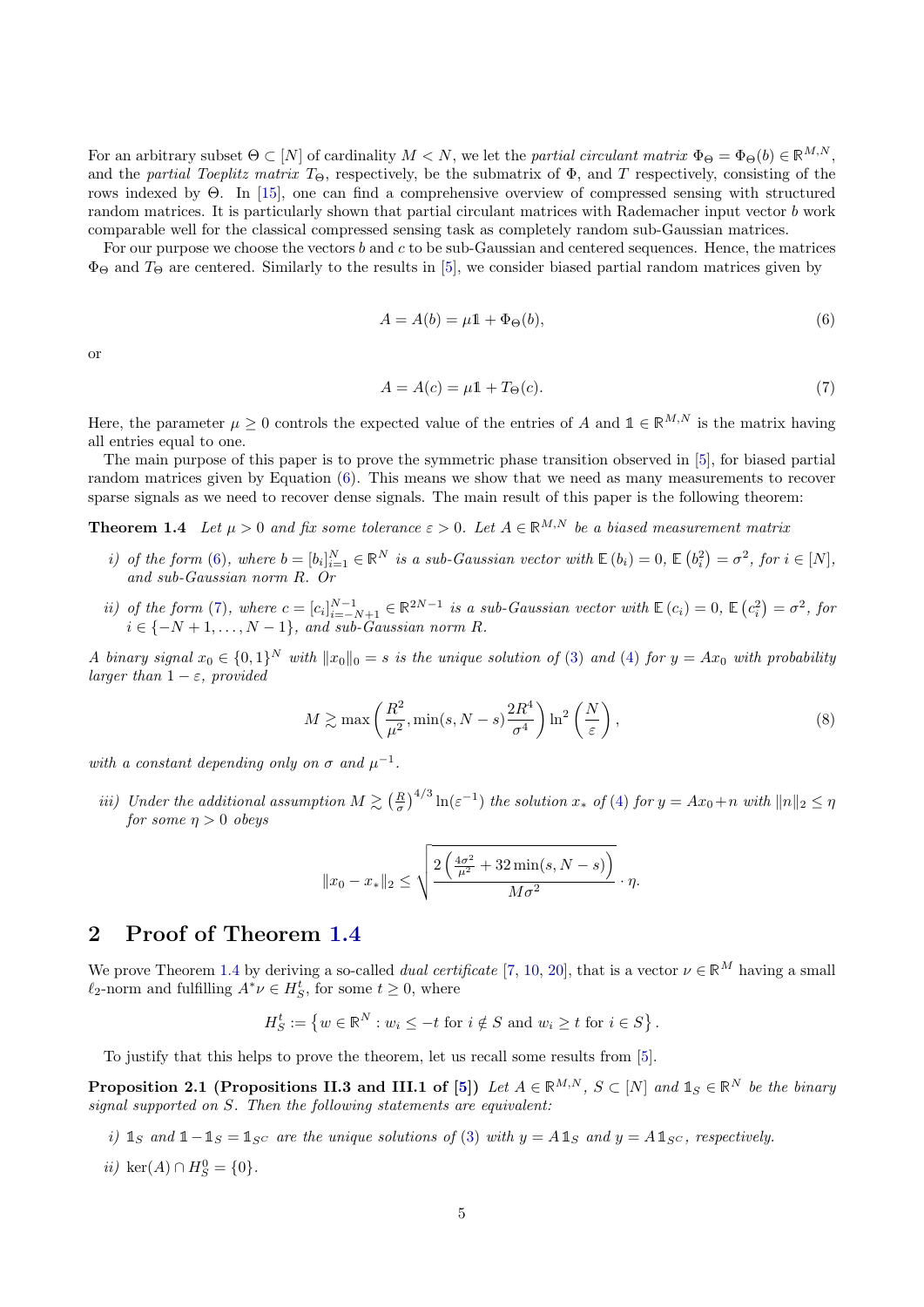- iii)  $\{x \in [0,1]^N : Ax = A \mathbb{1}_S\} = \mathbb{1}_S.$
- iv) There is  $\nu \in \mathbb{R}^M$  such that  $A^*\nu \in H_S^t$  for some  $t > 0$ .

Hence, finding a dual certificate indeed ensures, that  $\mathbb{1}_S$  is the unique solution of [\(3\)](#page-2-0). However, the third equivalence even yields that there is no other solution of  $Ax = A \mathbb{1}_S$  other than  $\mathbb{1}_S$  in the box  $[0, 1]^N$ . Thus, the  $\ell_1$ -minimization in [\(3\)](#page-2-0) is not crucial and we can, at least in the noiseless case, run the box-constrained least-squares [\(4\)](#page-2-2) instead.

The proof for the noisy case in Part *iii*) of Theorem [1.4](#page-4-2) makes use of the following result from [\[5\]](#page-14-0).

<span id="page-5-1"></span>**Proposition 2.2** [Proposition III.4 of [\[5\]](#page-14-0)] Let  $r, t, \eta > 0$ ,  $S \subset [N]$  and  $A \in \mathbb{R}^{M,N}$ . Suppose that there exists a dual certificate  $\nu \in \mathbb{R}^M$  such that  $A^*\nu \in H_S^t$  and  $\|\nu\|_2 \leq r$ .

Let  $x_0 = 1$ <sub>S</sub>  $\in \mathbb{R}^N$  be the binary signal supported on S, and  $y = Ax_0 + n$  with  $||n||_2 \leq \eta$ . Then the solution  $x_*$  of the program [\(4\)](#page-2-2) obeys

$$
||x_* - x_0||_2 \le \frac{2r}{t}\eta.
$$

Before constructing the dual certificate explicitly, let us recall the general Hoeffding's inequality as well as the Hanson-Wright inequality, which will be important probabilistic tools for the proof of Theorem [1.4.](#page-4-2)

#### <span id="page-5-0"></span>Theorem 2.3 (Proposition 2.6.2 of  $[22]$  and Theorem 1.1 of  $[17]$ )

i) There exists a universal constant  $C > 0$  with the following property: If  $X_1, \ldots, X_M$  are independent, mean zero, sub-Gaussian random variables, then, for every  $t > 0$  we have

$$
\mathbb{P}\left(\left|\sum_{i=1}^M X_i\right| \geq t\right) \leq 2 \cdot \exp\left(-\frac{Ct^2}{\gamma^2}\right),
$$

with  $\gamma = \sum_{i=1}^{M} ||X_i||_{\psi_2^2}^2$ .

ii) There exists a universal constant  $C > 0$  with the following property: Suppose that  $X = (X_1, \ldots, X_q) \in \mathbb{R}^q$ is a random vector with independent, mean zero, sub-Gaussian entries. Let further L be a fixed linear map from  $\mathbb{R}^q$  to  $\mathbb{R}^q$ . Then we have

$$
\mathbb{P}\left(\left|\langle X, LX\rangle-\mathbb{E}\left(\langle X, LX\rangle\right)\right|>t\right)\leq 2\exp\left(-C\min\left(\frac{t^2}{R^4\|L\|_{HS}^2},\frac{t}{R^2\|L\|}\right)\right)
$$

with  $R = \max_{\ell=1,\dots,q} \|X_{\ell}\|_{\psi_2}.$ 

Now we are prepared to prove Theorem [1.4.](#page-4-2) Note that we will use the same dual certificate as for the proof of the main theorem of [\[5\]](#page-14-0) and that the probabilistic tool will also be the Hanson-Wright inequality. However, the proof is considerably more sophisticated.

*Proof of Theorem [1.4.](#page-4-2)* We first prove Part  $i$ ) of Theorem [1.4,](#page-4-2) hence, we assume that the measurement matrix A is a biased partial random circulant matrix. To make notations easier we enlarge A by inserting zero-rows for indices not in  $\Theta$ . Hence, we define

$$
A = \mu \, \mathbb{1} + \Phi_{\Theta}(b),
$$

where

$$
(\Phi_{\Theta})_{k,j} = \begin{cases} b_{(j-k)(\text{mod }N)} & \text{if } k \in \Theta \\ 0 & \text{else} \end{cases} \quad \text{and} \quad \mathbb{1}_{k,j} = \begin{cases} 1 & \text{if } k \in \Theta \\ 0 & \text{else} \end{cases},
$$

and  $b \in \mathbb{R}^N$  is the given sub-Gaussian vector. This matches the aforementioned measurement process; the vector  $Ax_0$  is only enlarged by some zeros. Further we define  $\beta_0$  to be the sparser of the two vectors  $x_0$  and  $1-x_0$ , i.e.,

$$
\beta_0 = \begin{cases} x_0 & \text{if } ||x_0||_0 \le ||1 - x_0||_0, \\ 1 - x_0 & \text{else.} \end{cases}
$$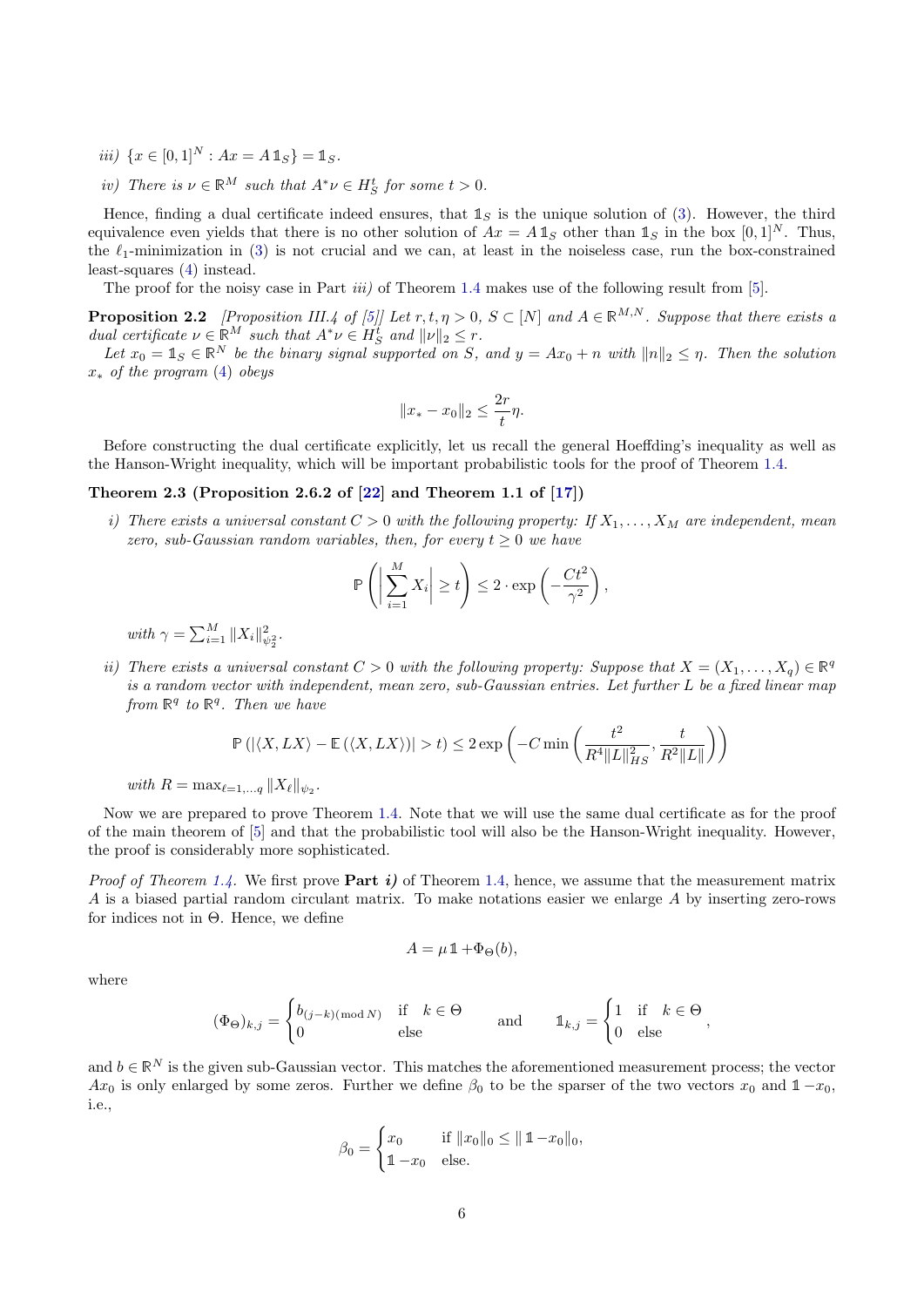<span id="page-6-1"></span>

Figure 1: Values of  $(A^*\nu)_i$  for  $i \in [N]$ , for  $\nu$  defined in Equation [\(9\)](#page-6-0) (blue).

We choose the ambient dimension  $N = 1000$ , the number of measurements  $M = 500$  and the size of the support  $s = 5$ .<br>We draw a biased Gaussian circulant matrix  $A \in \mathbb{R}^{M,N}$  and the support S of the binary vector the same experiments described in Section [3.](#page-13-0) The blue plot illustrates the value of  $A^*\nu$  and the yellow plot the value for  $-t = -\frac{M}{16}$  on  $S^C$  and  $t = \frac{M}{16}$  on S. We see that it indeed holds true that  $A^*\nu \in H_S^t$ . This observation holds true with high probability.

Similarly, as in [\[5\]](#page-14-0) we define the dual certificate to be

$$
\nu = \rho \mathbb{1} + \Phi_{\Theta} \beta_0 - M^{-1} \langle \Phi_{\Theta} \beta_0, \mathbb{1} \rangle \mathbb{1}, \quad \text{where} \quad \rho = -\frac{\sigma^2}{2\mu}, \tag{9}
$$

and prove that  $A^*\nu \in H_S^t$ , where  $S = \text{supp }\beta_0$  and  $t = \frac{M\sigma^2}{16}$ . This means that we prove that we have with high probability

<span id="page-6-2"></span><span id="page-6-0"></span>
$$
\langle \nu, Ae_i \rangle = \langle A^* \nu, e_i \rangle = (A^* \nu)_i \begin{cases} \leq -t & \text{if } i \in [N] \setminus S \\ \geq t & \text{if } i \in S. \end{cases}
$$
 (10)

In Figure [1,](#page-6-1) we validated numerically that the defined dual certificate indeed fulfills this required property.

A simple calculation yields

$$
\langle \nu, Ae_i \rangle = \rho \mu M + \rho \langle \mathbb{1}, \Phi_{\Theta} e_i \rangle + \langle \Phi_{\Theta} \beta_0, \Phi_{\Theta} e_i \rangle - M^{-1} \langle \Phi_{\Theta} \beta_0, \mathbb{1} \rangle \langle \mathbb{1}, \Phi_{\Theta} e_i \rangle
$$
  
=:  $\rho \mu M + \rho X_1(i) + X_2(i) - M^{-1} X_3(i)$ .

We now estimate the quantities  $X_1(i)$ ,  $X_2(i)$ ,  $X_3(i)$  for each  $i \in S$  and  $i \notin S$  separately.

#### Estimation of  $X_1$ :

We start with  $X_1$ . For every  $i \in [N]$ ,

$$
X_1(i) = \langle \mathbb{1}, \Phi_{\Theta} e_i \rangle = \sum_{l \in \Theta} (\Phi_{\Theta})_{l,i} = \sum_{l \in \Theta} b_{(i-l)(\text{mod } N)}
$$

is a sum of  $M$  independent, centered, sub-Gaussian variables with sub-Gaussian norm  $R$ . Thus, it follows from Part i) of Theorem [2.3](#page-5-0) that

$$
\Pr(|X_1(i)| \ge \theta_1) \le 2 \exp\left(-\frac{C\theta_1^2}{MR^2}\right),\,
$$

for every  $i \in [N]$ . The estimations of  $X_2$  and  $X_3$  are a slightly more involved. Let us start with  $X_2$ .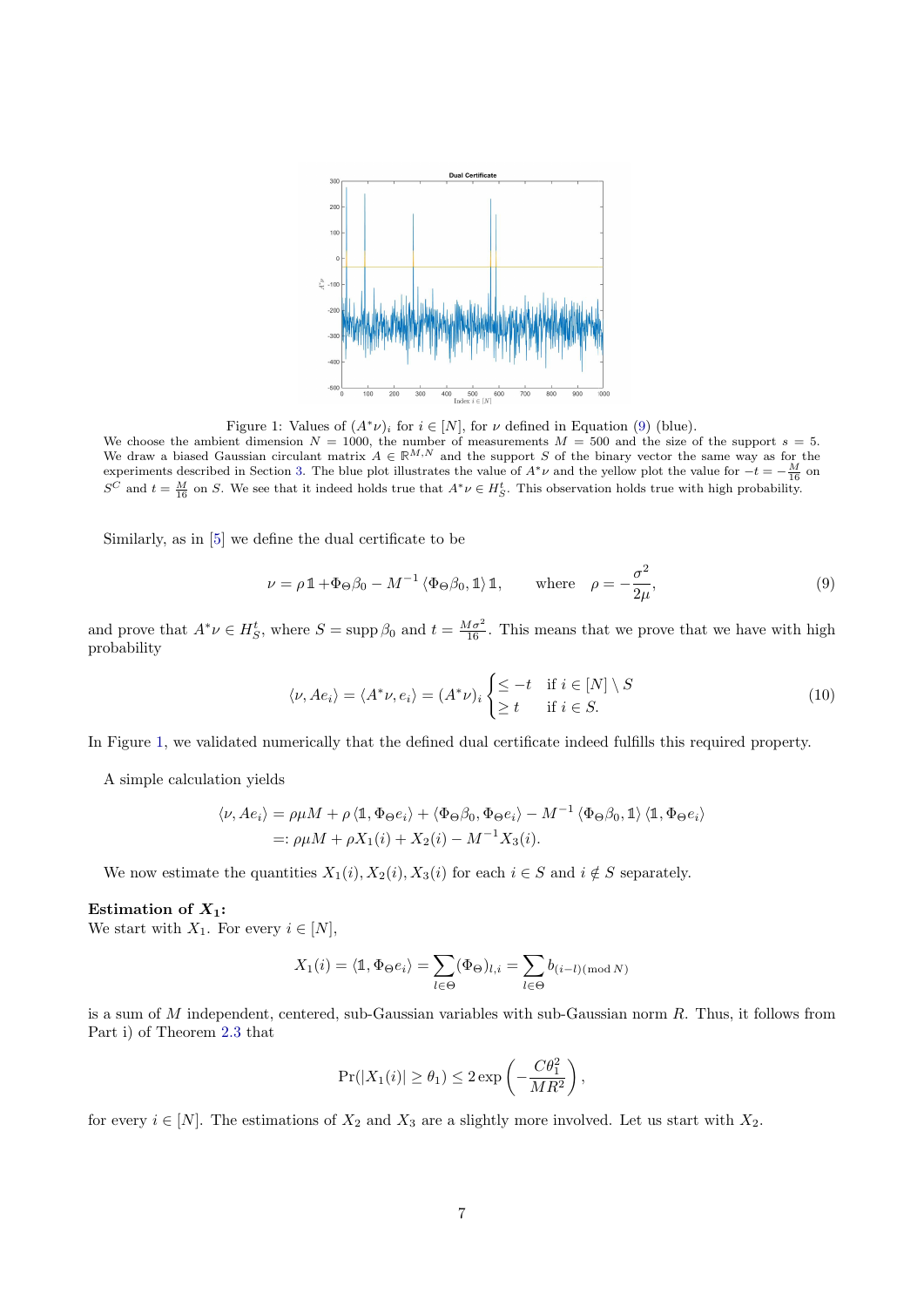#### Estimation of  $X_2$ :

For every  $i \in [N]$  it holds true that

$$
X_2(i) = \langle \Phi_{\Theta} \beta_0, \Phi_{\Theta} e_i \rangle = \sum_{j=1}^N \sum_{k \in S} (\Phi_{\Theta})_{j,k} (\Phi_{\Theta})_{j,i} = \sum_{k \in S} \sum_{j \in \Theta} b_{(k-j)(\text{mod } N)} b_{(i-j)(\text{mod } N)},
$$

and therefore

$$
\mathbb{E}(X_2(i)) = \sum_{k \in S} \sum_{j \in \Theta} \sigma^2 \delta_{(k-j)(\text{mod } N), (i-j)(\text{mod } N)},
$$

where for  $j, k \in [N]$  the number  $\delta_{j,k}$  is equal to one for  $j = k$  and to zero otherwise. Now it holds true that  $(k - j)(\text{mod } N) = (i - j)(\text{mod } N)$  if and only if  $k = i$  and therefore

$$
\mathbb{E}(X_2(i)) = \begin{cases} \sum_{j \in \Theta} \sigma^2 \delta_{i-j, i-j} & \text{if } i \in S \\ 0 & \text{if } i \notin S \end{cases} = \begin{cases} M\sigma^2 & \text{if } i \in S \\ 0 & \text{if } i \notin S. \end{cases}
$$

To estimate the deviation from this expected value we want to use the Hanson-Wright inequality. Thus, we want to define the maps  $L(i) : \mathbb{R}^N \to \mathbb{R}^N$  such that  $\langle b, L(i)b \rangle = X_2(i)$  for all  $i \in [N]$ . We therefore define the map  $L(i): \mathbb{R}^N \to \mathbb{R}^N$ ,  $(v_1, \ldots, v_N) \mapsto (w_1, \ldots, w_N)$  by

$$
w_j = \begin{cases} \sum_{k \in S} v_{(k-i+j)(\text{mod } N)} & \text{if } j \in \Theta_i \\ 0 & \text{else,} \end{cases}
$$

where  $\Theta_i := i - \Theta = (i - \Theta)(\text{mod } N)$ . Then it indeed holds true that

$$
\langle b, L(i)b \rangle = \sum_{j=1}^{N} b_j (L(i)b)_j = \sum_{j \in \Theta_i} b_j \sum_{k \in S} b_{(k-i+j)(\text{mod } N)} = \sum_{j \in \Theta} b_{(i-j)(\text{mod } N)} \sum_{k \in S} b_{(k-j)(\text{mod } N)} = X_2(i).
$$

Thus, to apply the Hanson-Wright inequality we just need to estimate the Hilbert-Schmidt norm  $||L(i)||_{HS}$  and the operator norm  $||L(i)||$ . Note that  $L(i)$  is a linear map and the corresponding matrix, which we also call  $L(i) = (L_{j,l})_{j,l=1}^N$  is given by

$$
L(i)_{j,l} = \begin{cases} 1 & \text{if } j \in \Theta_i \text{ and } l \in S_{j-i} \\ 0 & \text{else,} \end{cases}
$$

where  $S_{j-i} = j-i+S$ . Thus, we can easily verify that  $||L(i)||_{HS}^2 = M|S| = Ms$ . To estimate  $||L(i)||$  we use the Gershgorin circle Theorem [1.1](#page-1-0) to estimate the largest eigenvalue of  $L(i)^* L(i)$ . The row sum for the *l*-th row of  $L(i)^*L(i)$  is given by

$$
\sum_{j \in [N]} (L(i)^* L(i))_{l,j} = \sum_{j \in [N]} \sum_{k \in [N]} L(i)_{k,l} L(i)_{k,j} = \sum_{k \in \Theta_i} L_{k,l} \sum_{j \in [N]} L(i)_{k,j} = s \sum_{k \in \Theta_i} L(i)_{k,l} = Ms,
$$

where we used in the second to last step that in the *l*-th row,  $l \in \Theta_i$ , of  $L(i)$  exactly s entries are equal to 1 and all others are equal to zero. Thus, the Gershgorin disk  $D((L(i)^*L(i))_{ll}, R_l)$ , where  $R_l$  is the sum of the non-diagonal row elements, is contained in the disk  $D(0, Ms)$ , because all elements of  $L(i)^* L(i)$  are positive. By the Gershgorin circle theorem this yields that all eigenvalues of  $L^*(i)L(i)$  lie in the circle  $D(0, Ms)$  and the By the Gersngorm circle theorem this yields that all eigenvalues of  $L^+(i)L(i)$  lie in the circle  $D(0, MS)$  and the operator norm of  $L(i)$  can be estimated by  $||L(i)|| \leq \sqrt{Ms}$ . The Hanson-Wright inequality therefore implies that there is a universal constant  $C > 0$  such that for  $i \notin S$ 

$$
\mathbb{P}\left(|X_2(i)| > \theta_2\right) \le 2\exp\left(-C\min\left(\frac{\theta_2^2}{R^4Ms}, \frac{\theta_2}{R^2\sqrt{Ms}}\right)\right),\,
$$

and for  $i \in S$ 

$$
\mathbb{P}\left(|X_2(i) - M\sigma^2| > \theta_2\right) \le 2\exp\left(-C\min\left(\frac{\theta_2^2}{R^4Ms}, \frac{\theta_2}{R^2\sqrt{Ms}}\right)\right).
$$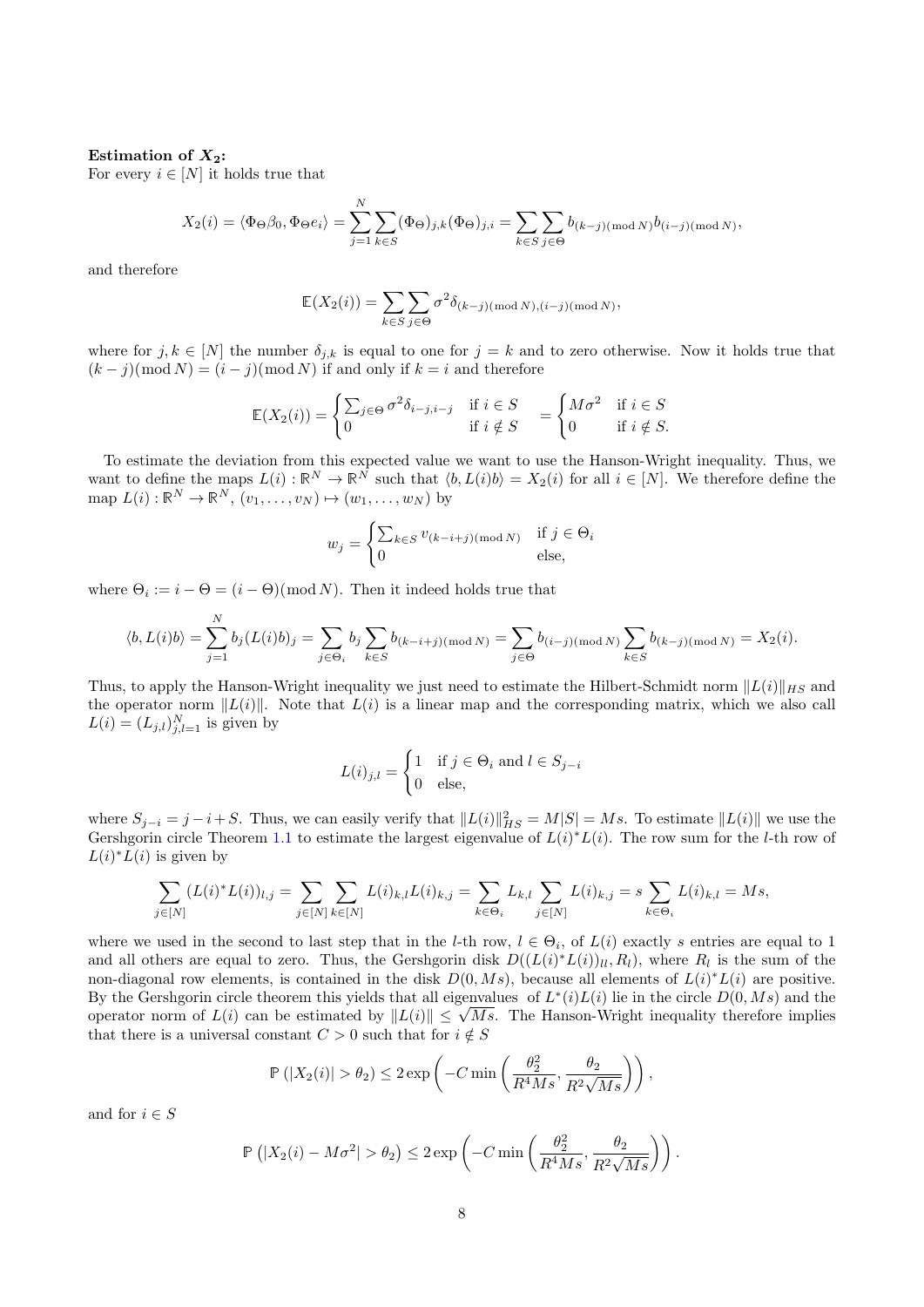#### Estimation of  $X_3$ :

The estimation of  $X_3(i)$  is even more involved. We can simplify

$$
X_3(i)=\left\langle\Phi_\Theta\beta_0, \mathbb{1}\right\rangle \left\langle\mathbb{1}, \Phi_\Theta e_i\right\rangle=\beta_0^*\Phi_\Theta^*\, \mathbb{1}\, \mathbb{1}^*\, \Phi_\Theta e_i=\sum_{k\in S}\sum_{m\in\Theta}\sum_{l\in\Theta}b_{(k-m)(\text{mod}~N)}b_{(i-l)(\text{mod}~N)},
$$

because  $(\Phi_{\Theta}^* \mathbb{1} \mathbb{1}^* \Phi_{\Theta})_{k,n} = \sum_{m \in \Theta} \sum_{l \in \Theta} b_{(k-m) (\text{mod } N)} b_{(n-l) (\text{mod } N)}$ . We start by estimating the expected value of  $X_3(i)$ :

<span id="page-8-0"></span>
$$
E_{k,n} := \mathbb{E}(\Phi_{\Theta}^* \mathbb{1} \mathbb{1}^* \Phi_{\Theta})_{k,n} = \sum_{m \in \Theta} \sum_{l \in \Theta} \mathbb{E}(b_{(k-m)(\text{mod } N)} b_{(n-l)(\text{mod } N)})
$$
  
= 
$$
\sum_{m \in \Theta} \sum_{l \in \Theta} \begin{cases} \sigma^2 & \text{if } (k-m)(\text{mod } N) = (n-l)(\text{mod } N) \\ 0 & \text{else} \end{cases}
$$
 (11)

Note that  $(k-m)(\text{mod }N) = (n-l)(\text{mod }N)$  if and only if  $(k-m-n+l)(\text{mod }N) = 0$ . That is, if and only if  $k - m - n + l \in \{-N, 0, N\}$ , because  $k - m - n + l \in (-2N, 2N)$ . Let us identify when this is the case:

First, suppose that  $k < n$ , then we have  $k - n - m < 0$ , or more precisely either  $k - n - m \in [-N, -1]$  or  $k - n - m \in [-2N, -N - 1]$ . If the first case is true, l can only be chosen such that  $k - n - m + l = 0$ , because  $l \in [N]$  there is no possibility that  $k - n - m + l \in \{-N, N\}$ . Analogously, if the second case is true, the only possibility to choose l such that  $k - n - m + l \in \{-N, 0, N\}$  is  $l = m + n - k - N$ . In other words, for fixed  $k < n$  and  $m \in [N]$  there is exactly one  $l \in [N]$  such that  $(k-m)(\text{mod }N) = (n-l)(\text{mod }N)$ . Similarly, we can show that the same is true for  $k \geq n$ .

However, the sum in [\(11\)](#page-8-0) is not over  $m, l \in [N]$  but over the smaller subset  $m, l \in \Theta$ . Thus, the number matching the criterion  $(k - m) \pmod{N} = (n - l) \pmod{N}$  is smaller than  $M = |\Theta|$ , more precisely:

$$
E_{k,n} = \begin{cases} |\Theta \cap ((k-n+\Theta) \cup (N+k-n+\Theta))|\sigma^2 & \text{if } k < n, \\ M\sigma^2 & \text{if } k = n, \\ |\Theta \cap ((k-n+\Theta) \cup (-N+k-n+\Theta))|\sigma^2 & \text{if } k > n. \end{cases}
$$

It holds true that for  $i \notin S$ 

$$
\mathbb{E}(X_3(i)) = \langle \beta_0, (E_{k,i})_{k=1}^N \rangle = \sum_{k \in S} E_{k,i} = \sum_{k \in S} |\Theta \cap (k - i + \Theta)| \sigma^2 \in [0, sM\sigma^2]
$$
(12)

and for  $i \in S$  that

<span id="page-8-2"></span><span id="page-8-1"></span>
$$
\mathbb{E}(X_3(i)) \in [M\sigma^2, sM\sigma^2].\tag{13}
$$

Now we can compute the probability that  $X_3(i)$  deviates from its expected value. We again aim to apply the Hanson-Wright inequality. For this we define  $L^3(i) : \mathbb{R}^N \to \mathbb{R}^N$ ,  $(v_1, \ldots, v_N) \mapsto (w_1, \ldots, w_N)$  by

$$
w_l = \begin{cases} \sum_{m \in \Theta} \sum_{k \in S} v_{(k-m) \text{ (mod } N)} & \text{if } l \in i - \Theta, \\ 0 & \text{else.} \end{cases}
$$

This yields  $X_3(i) = \langle b, L^3(i)b \rangle$ . To compute the Hilbert-Schmidt norm and operator norm of  $L_3(i)$ , we further define the matrices  $(K^1(i)_{n,m})_{n,m=1}^N$  and  $(K^2(i)_{k,l})_{k,l=1}^N$  by

$$
K^1(i)_{n,m} = \begin{cases} 1 & \text{if } n \in i - \Theta, m \in \Theta \\ 0 & \text{else,} \end{cases} \quad \text{and} \quad K^2(i)_{k,l} = \begin{cases} 1 & \text{if } k \in \Theta, l \in -k + S \\ 0 & \text{else.} \end{cases}
$$

It is then easy to verify, that  $K^1(i)K^2(i)v = L_3(i)(v)$ . Now the Hilbert-Schmidt norm of  $K^1(i)$  is given by  $||K^1(i)||_{\text{HS}}^2 = M^2$  and of  $K^2(i)$  by  $||K^2(i)||_{\text{HS}}^2 = Ms$ . Thus,

$$
||L_3(i)||_{\text{HS}}^2 = ||K^1(i)K^2(i)||_{\text{HS}}^2 \le ||K^1(i)||_{\text{HS}}^2 ||K^2(i)||_{\text{HS}}^2 = M^3s.
$$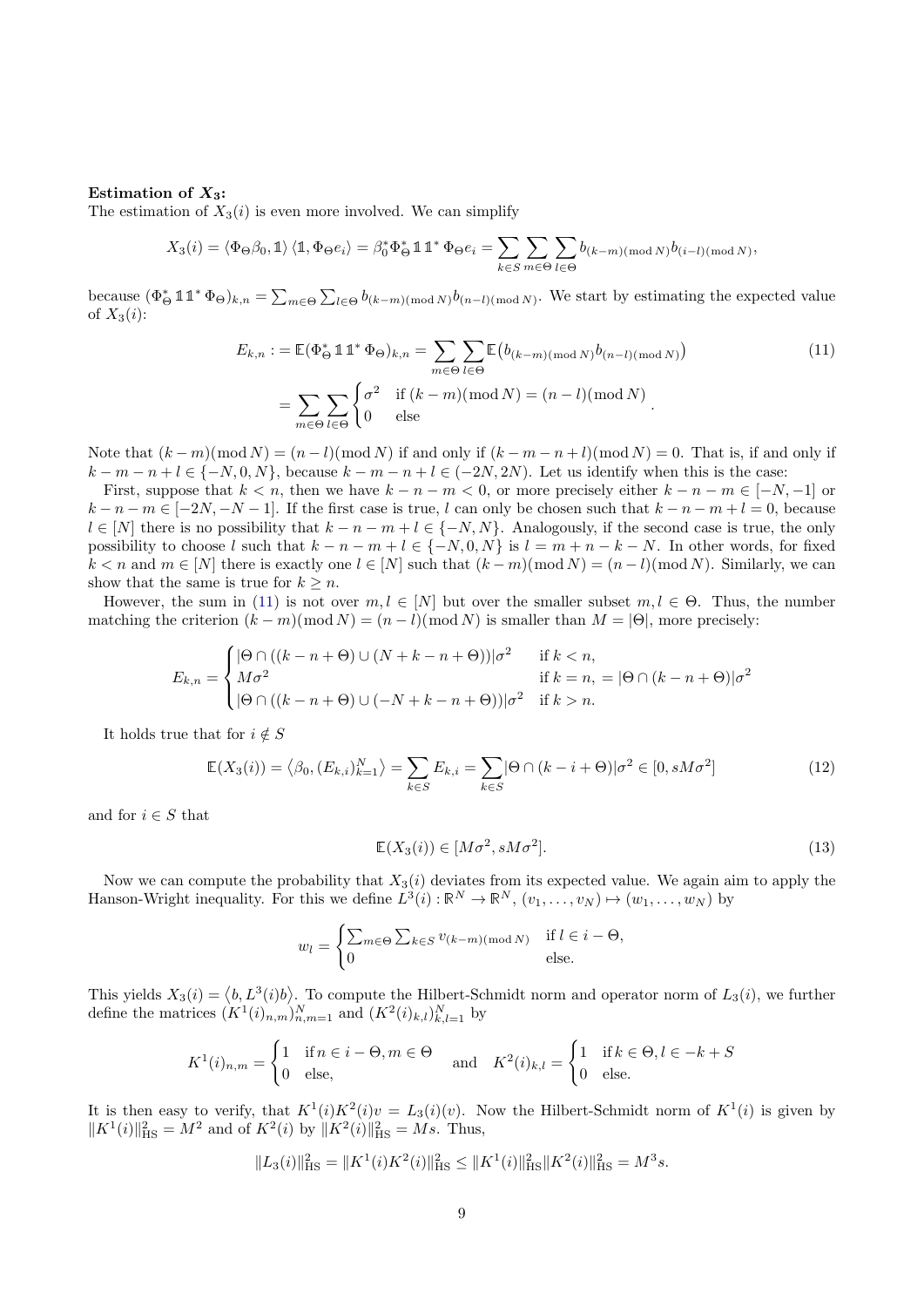On the other hand, it holds true that

$$
(K^1(i)K^2(i))_{m,n} = \begin{cases} \sum_{l \in \Theta \cap (S-n)} 1 & \text{if } m \in i - \Theta \\ 0 & \text{else.} \end{cases}
$$

To use the Gershgorin circle theorem to estimate the operator norm of  $L_3(i)$  we estimate the row sum of  $L_3^*(i)L_3(i)$ :

$$
\sum_{j \in [N]} (L_3(i)^* L_3(i))_{l,j} = \sum_{j \in [N]} \sum_{k \in [N]} (L_3(i))_{k,l} (L_3(i))_{k,j} = \sum_{j \in [N]} \sum_{k \in i - \Theta} |\Theta \cap S - l||\Theta \cap S - j| \le Ms \sum_{j \in [N]} |\Theta \cap S - j|,
$$

where we used that  $|i - \Theta| = M$  and  $|\Theta \cap S - l| \leq |S - l| = s$ . To estimate  $\sum_{j \in [N]} |\Theta \cap S - j|$  note that each  $n \in \Theta$  is exactly contained in s sets of the form  $S - j$ , in other words there are exactly s pairwise different  $j_1, \ldots, j_s \in [N]$  such that  $n \in S - j_l$  for  $l \in [s]$ . Thus, it holds true that

$$
\sum_{j\in [N]} |\Theta\cap S-j|=\sum_{j\in [N]} |\cup_{n\in \Theta}\{n\}\cap S-j|\leq \sum_{j\in [N]} \sum_{n\in \Theta}|\{n\}\cap S-j|=\sum_{n\in \Theta}\sum_{j\in [N]} |\{n\}\cap S-j|=\sum_{n\in \Theta} s=Ms.
$$

We can conclude by the Gershgorin circle theorem that the largest eigenvalue of  $L_3^*(i)L_3(i)$  is smaller than  $M^2s^2$ , which yields to

$$
||L_3(i)|| \leq Ms.
$$

By the Hanson-Wright inequality it follows

$$
\mathbb{P}\left(|X_3(i) - \mathbb{E}(X_3(i))| > \theta_3\right) \leq 2\exp\left(-C\min\left(\frac{\theta_3^2}{R^4M^3s}, \frac{\theta_3}{R^2Ms}\right)\right).
$$

In particular, it follows for  $i \notin S$ 

$$
\mathbb{P}\left(X_3(i) < -\theta_3\right) \le \mathbb{P}\left(X_3(i) < \mathbb{E}(X_3(i)) - \theta_3\right) \le \mathbb{P}\left(X_3(i) - \mathbb{E}(X_3(i)) < -\theta_3\right) \le \mathbb{P}\left(|X_3(i) - \mathbb{E}(X_3(i))| > \theta_3\right)
$$
\n
$$
\le 2 \exp\left(-C\min\left(\frac{\theta_3^2}{R^4 M^3 s}, \frac{\theta_3}{R^2 M s}\right)\right),
$$

where we used [\(12\)](#page-8-1) in the first step. For  $i \in S$  it follows

$$
\mathbb{P}\left(X_3(i) > \theta_3 + M s \sigma^2\right) \le \mathbb{P}\left(X_3(i) > \theta_3 + \mathbb{E}(X_3(i))\right) \le \mathbb{P}\left(X_3(i) - \mathbb{E}(X_3(i)) > \theta_3\right)
$$
  

$$
\le \mathbb{P}\left(|X_3(i) - \mathbb{E}(X_3(i))| > \theta_3\right) \le 2 \exp\left(-C \min\left(\frac{\theta_3^2}{R^4 M^3 s}, \frac{\theta_3}{R^2 M s}\right)\right),
$$

where we used  $(13)$ .

Finally, we are able to estimate the probability that Equation [\(10\)](#page-6-2) is true for  $t = \frac{M\sigma^2}{16}$ . To this end remember that  $\rho = -\frac{\sigma^2}{2\mu}$  $\frac{\sigma^2}{2\mu}$  and choose

$$
\theta_1 = \frac{\mu M}{8}, \qquad \theta_2 = \frac{|\rho|\mu M}{8}, \qquad \theta_3 = \frac{|\rho|\mu M^2}{8}.
$$

Using that by Equation [\(8\)](#page-4-3) we have in particular  $M > 4s$  we derive for  $i \in S$ 

$$
\langle \nu, Ae_i \rangle = \rho \mu M - |\rho| X_1(i) + X_2(i) - M^{-1} X_3(i) \ge \rho \mu M - |\rho| \theta_1 + M \sigma^2 - \theta_2 - s \sigma^2 - M^{-1} \theta_3
$$
  
= 
$$
\frac{11 \rho \mu M}{8} + (M - s) \sigma^2 \ge \frac{11 \rho \mu M}{8} + \frac{3M}{4} \sigma^2 = -\frac{11}{16} M \sigma^2 + \frac{3}{4} M \sigma^2 = \frac{M \sigma^2}{16}
$$

with a failure probability no larger than

$$
s\left(2\exp\left(-\frac{C\mu M}{64R^2}\right) + 2\exp\left(-C\min\left(\frac{\rho^2\mu^2 M}{64R^4s}, \frac{|\rho|\mu M}{8R^2\sqrt{Ms}}\right)\right) + 2\exp\left(-C\min\left(\frac{\rho^2\mu^2 M}{64R^4s}, \frac{\rho\mu M}{8R^2s}\right)\right)\right).
$$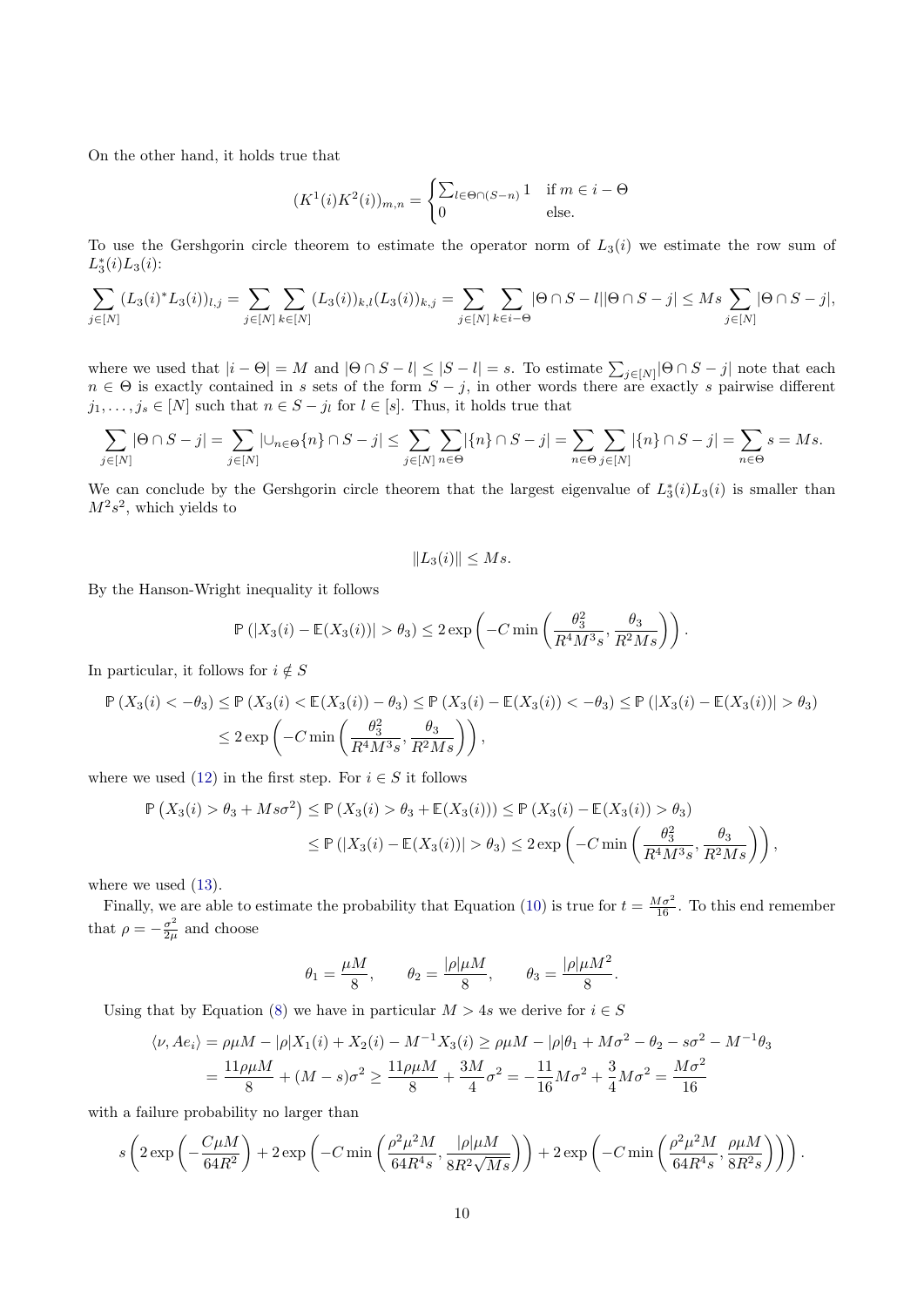On the other hand, we can estimate for  $i \notin S$ 

$$
\langle \nu, Ae_i \rangle \le \rho \mu M + |\rho|\theta_1 + \theta_2 + M^{-1}\theta_3 = \frac{5\rho \mu M}{8} \le -\frac{M\sigma^2}{16}
$$

with a failure probability no larger than

$$
(N-s)\left(2\exp\left(-\frac{C\mu M}{64R^2}\right)+2\exp\left(-C\min\left(\frac{\rho^2\mu^2M}{64R^4s},\frac{|\rho|\mu M}{8R^2\sqrt{Ms}}\right)\right)+2\exp\left(-C\min\left(\frac{\rho^2\mu^2M}{64R^4s},\frac{\rho\mu M}{8R^2s}\right)\right)\right).
$$

This finishes the proof of Part i) of Theorem [1.4.](#page-4-2)

Now we aim to prove **Part** *iii*). Applying Proposition [2.2,](#page-5-1) we particularly need to prove the boundedness of the dual certificate  $\nu$ , i.e.,  $\|\nu\|_2 \leq r$ , for some  $r > 0$ . First, note that

$$
\|\nu\|_2^2 \le M\rho^2 + \langle \Phi_\Theta \beta_0, \Phi_\Theta \beta_0 \rangle.
$$

Thus, we in particular need to bound  $\langle \Phi_{\Theta} \beta_0, \Phi_{\Theta} \beta_0 \rangle$ . It is easy to verify that

$$
\langle \Phi_{\Theta}\beta_0, \Phi_{\Theta}\beta_0 \rangle = \sum_{n \in \Theta} \sum_{k \in S} \sum_{l \in S} b_{(k-n)(\text{mod } N)} b_{(l-n)(\text{mod } N)}.
$$

Because  $(k - n)(\text{mod }N) = (l - n)(\text{mod }N)$  if and only if  $k = l$  we obtain

$$
\mathbb{E}(\langle \Phi_{\Theta}\beta_0, \Phi_{\Theta}\beta_0 \rangle) = \sum_{n \in \Theta} \sum_{k \in S} \sum_{l \in S} \mathbb{E}(b_{(k-n)(\text{mod } N)}b_{(l-n)(\text{mod } N)}) = \sum_{n \in \Theta} \sum_{k \in S} \mathbb{E}(b_{(k-n)(\text{mod } N)}b_{(k-n)(\text{mod } N)}) = M s \sigma^2.
$$

To estimate the deviation of  $\langle \Phi_{\Theta} \beta_0, \Phi_{\Theta} \beta_0 \rangle$  from its expected value we define  $L : \mathbb{R}^N \to \mathbb{R}^N$ ,  $(v_1, \ldots v_N) \mapsto$  $(w_1, \ldots, w_N)$  by

$$
w_i = \begin{cases} \sum_{k \in S} v_{(k-i)(\text{mod } N)} & \text{if } i \in \Theta \\ 0 & \text{else.} \end{cases}
$$

Then it holds true that  $\langle \Phi_{\Theta} \beta_0, \Phi_{\Theta} \beta_0 \rangle = \langle Lb, Lb \rangle := \langle b, Kb \rangle$ , with  $K := L^*L$ . To again apply the Hanson-Wright inequality we need to estimate the Hilbert-Schmidt norm  $||K||_{HS}$  as well as the operator norm  $||K||$  of K. Note that L can be represented by the matrix  $[L_{i,j}]_{i,j=1}^N$ , where

$$
L_{i,j} = \begin{cases} 1 & \text{if } i \in \Theta \text{ and } j \in S - i \\ 0 & \text{else} \end{cases} = \begin{cases} 1 & \text{if } i \in \Theta \cap S - j \\ 0 & \text{else} \end{cases}
$$

.

Further K can be represented by the matrix  $[K_{k,l}]_{k,l=1}^N$  with

$$
K_{k,l} = \sum_{i=1}^{N} L_{k,i}^{*} L_{i,l} = \sum_{i \in \Theta \cap (S-k) \cap (S-l)} 1 = |\Theta \cap (S-k) \cap (S-l)|.
$$

By the Gershgorin circle theorem all eigenvalues of K lie in the circle  $D(0, \sum_{k\in[N]} K_{kl})$  for all  $l \in [N]$  and

$$
\sum_{k \in [N]} K_{k,l} = \sum_{k \in [N]} |\Theta \cap (S - k) \cap (S - l)| \leq \sum_{k \in [N]} |(S - k) \cap (S - l)| \leq s^2,
$$

where the last step follows from the following fact: Let  $l \in [N]$  and  $S - k = \{k_1, \ldots, k_s\}$  then for  $i \in [s]$  it holds true that  $k_i \in S - (k_j - k_i)$  for each  $j \in [s]$ . Thus, each  $k_i \in S - k$  is contained in exactly s sets of the form  $S - r$ . Therefore, we can conclude  $||K|| \leq s^2$  and  $||L|| = \sqrt{\lambda_{\max}(L^*L)} = \sqrt{\lambda_{\max}(K)} = s$ , where  $\lambda_{\max}$ denotes the largest eigenvalue. Further, it is easy to verify by the matrix representation that  $\|L\|_{\text{HS}} = \sqrt{Ms}$ and therefore by [\(1\)](#page-1-1)

$$
||K||_{\text{HS}}^2 = ||L^*L||_{\text{HS}}^2 \le ||L^*||^2 ||L||_{\text{HS}}^2 \le M s^3.
$$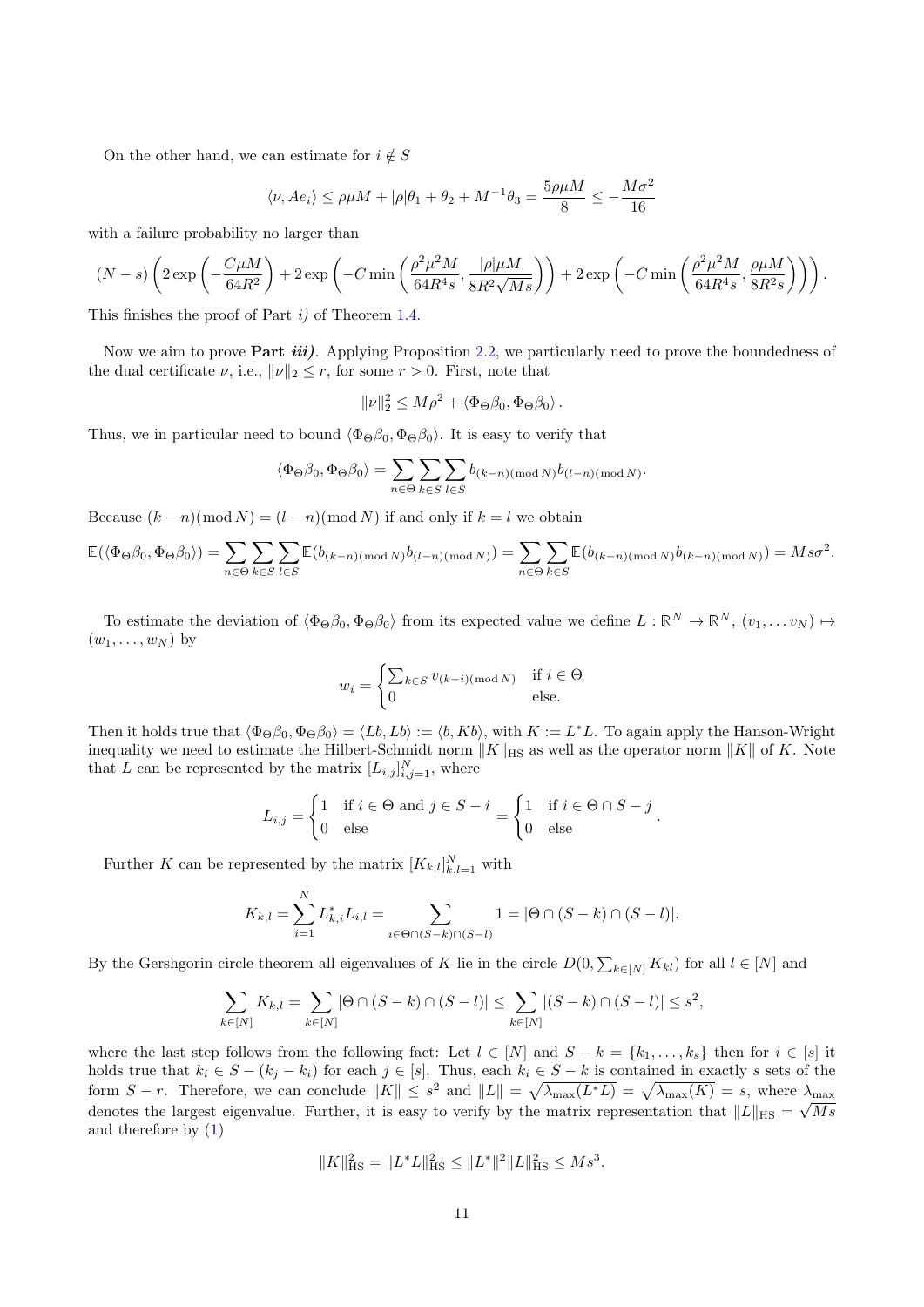By the Hanson-Wright inequality it now follows

$$
\mathbb{P}\left(|\langle \Phi_{\Theta}\beta_0, \Phi_{\Theta}\beta_0 \rangle - M s \sigma^2| \geq M s \sigma^2\right) \leq 2 \exp\left(-c \min\left(\frac{M \sigma^4}{sR^4}, \frac{M \sigma^2}{R^2 s}\right)\right).
$$

Thus  $\langle \Phi_{\Theta} \beta_0, \Phi_{\Theta} \beta_0 \rangle \le 2M s \sigma^2$  with high probability. And more precisely we derive for the dual certificate that  $\|\nu\|_2^2 \leq M\sigma^2 \left(\frac{\sigma^2}{4\mu^2} + 2s\right)$  with probability  $1 - \varepsilon$  if  $M \gtrsim \max\left(\frac{R^4}{\sigma^4}, \frac{R^2}{\sigma^2}\right)$  $\frac{R^2}{\sigma^2}$  ln  $\left(\frac{2}{\varepsilon}\right)s$  for some  $\varepsilon > 0$ .

It remains to prove Part  $ii$ ). For this purpose, it is enough to argue that the previous proof also ap-plies to Toeplitz matrices of the form [\(6\)](#page-4-0). To see this, note that Toeplitz matrices are submatrices of circulant matrices. More precisely, let  $T = T(c_{-N+1}, c_{-N+2}, \ldots, c_{N-1}) \in \mathbb{R}^{N,N}$  then T is the submatrix of  $\Phi([c_0,\ldots,c_{N-1},c_{-N+1},\ldots,c_{-1}]) \in \mathbb{R}^{2N-1,2N-1}$  consisting of the first N columns and rows of  $\Phi$ , i.e.,  $T_{i,j} = C_{i,j}$ for  $i, j \in [N]$ .

Define  $A = \mu \mathbb{1} + T_{\Theta}$  and  $B = \mu \mathbb{1} + \Phi_{\Theta}$ . For the dual certificate  $\nu$  and  $i \in [N]$  it then holds true that  $\langle \nu, Ae_i \rangle = \langle \nu, B\tilde{e}_i \rangle$ , where  $\tilde{e}_i$  denotes the *i*-th canonical vector in  $\mathbb{R}^{2N-1}$ . Further note that  $Ax = B[x \quad \vec{0}]$  for  $x \in \mathbb{R}^N$ , where  $\vec{0} \in \mathbb{R}^{N-1}$ .

Thus, the former proof shows that  $B^*\nu \in \tilde{H}_S^t := \{w \in \mathbb{R}^{2N-1} : w_i \leq -t \text{ for } i \in S \text{ and } w_i \geq t \text{ for } i \in [N] \setminus S\}$ for some  $t > 0$ . Note that for  $w \in \tilde{H}_S^t$ , the last  $N-1$  entries of w can be arbitrary. Moreover, it is easy to prove similarly as in [\[5\]](#page-14-0) (cf. Proposition 2.3 in [\[5\]](#page-14-0)) that this is equivalent to

$$
\{x \in [0,1]^{2N-1} : Bx = B1 \text{ s}\} \cap \{x \in [0,1]^{2N-1} : x_i = 0, i = N+1,\dots, 2N-1\} = 1_S \in \mathbb{R}^{2N-1}.
$$

Hence,  $\{x \in [0,1]^N : Ax = A \mathbb{1}_S\} = \mathbb{1}_S \in \mathbb{R}^N$ , under same assumption of Theorem [1.4.](#page-4-2)

Remark 2.4 Note that the *(implicit)* constant in Equation [\(8\)](#page-4-3) is doubled in comparison to the result in [\[5\]](#page-14-0) for non-structured matrices. The main reason is the pessimistic estimation of the expected value of  $X_3(i)$  in Equation [\(13\)](#page-8-2). Particularly,  $\mathbb{E}X_3(i) = sM\sigma^2$  can only be true for very specific choices of  $\Theta$  and S. Suppose  $\Theta =$  ${m, m+k, m+2k, \ldots, m+(M-1)k}$  such that  $Mk = N$  and  $S_i = {0, k, 2k, 3k, (s-1)k}$  then  $\mathbb{E}X_3(i) = sM\sigma^2$ . However, if there is no  $k \in S$  such that  $\Theta = \{m, m+k, m+2k, \ldots, m+(M-1)k\}$  then  $|\Theta \cap (k+\Theta)| \leq (M-1)$ . Moreover, if  $S_i \neq \{0, k, 2k, 3k, (s-1)k\}$  for some k, then for  $l \in S_i, l \neq k$ , it holds true that  $|\Theta \cap (l+\Theta)| \leq (M-1)$ .

One possibility to ensure that  $\mathbb{E}(X_3(i)) \leq \frac{Ms}{2}$ , which gives the same constant as in [\[5\]](#page-14-0), is to choose  $\Theta =$  ${m_1 > m_2 > ... m_M}$  such that every possible distance between  $m_i$  and  $m_{i+1}$  arises at most M/2-times. This might be possible because we may assume that  $M \leq \frac{N}{2}$  by what the numerics indicate (see Section [3\)](#page-11-0).

# <span id="page-11-0"></span>3 Numerical Validation

To support our theory, we aim to conclude by showing the results of the following numerical experiments. Basically, we run the boxed-constrained basis pursuit [\(3\)](#page-2-0) and the box-constrained least squares [\(4\)](#page-2-2) for biased circulant matrices  $\Phi(b)$  and Toeplitz matrices  $T(b)$  for either Gaussian or Rademacher input vectors. For all experiments we choose the ambient dimension to be  $N = 500$ . For each  $s, M \in \{5i : i \in [100]\}$  we choose a random binary vector  $x_0 \in \mathbb{R}^N$  with s-non-zero elements. These s-non-zero positions of  $x_0$  are chosen uniformly randomly from 1 to 500 without repetition (Matlab method *randperm*). Then we constructed the different structured measurement matrices and run boxed constrained linear least squares (Matlab method lsqlin) as well as the linear program linprog with box constraints to obtain reconstructions  $x_{\text{LS}}$  and  $x_{\text{PBin}}$  of  $x_0$ . Finally we computed the  $\ell_2$ -error  $||x_{\text{LS}} - x_0||_2$  and  $||x_{\text{PBin}} - x_0||_2$  and repeated the computation for each combination of s and  $M$  100-times.

The measurement matrices were constructed as follows. For the Rademacher Toeplitz matrix we choose  $c = [c_1, \ldots, c_N] \in \mathbb{R}^N$  and  $r = [r_1, \ldots, r_{N-1}] \in \mathbb{R}^{N-1}$  such that  $c_i, r_j$  are either 0 or 1 with equal probability for  $i \in [N], j \in [N-1]$ . Then we define  $A = \text{to}e$  plitz $(c, [c_1 r])$ , thus c is the first column of A and  $[c_1 r]$  the first row. Finally we choose a random subset  $\Theta \subset [N]$  of size  $|\Theta| = M$  by randomly permutating  $[N]$  and choosing the first M numbers (matlab method randperm $(N, M)$ ). The measurement matrix  $\Phi$  then consist of the columns A which correspond to the subset Θ.

The Gaussian Toeplitz matrix is constructed analogously but with  $c \in \mathbb{R}^N$  and  $r \in \mathbb{R}^{N-1}$  shifted Gaussian random vectors, i.e.,  $c = g_c + \mathbb{1}$  and  $r = g_r + \mathbb{1}$ , where  $g_c \in \mathbb{R}^N$  and  $g_r \in \mathbb{R}^{N-1}$  are Gaussian vectors.

 $\Box$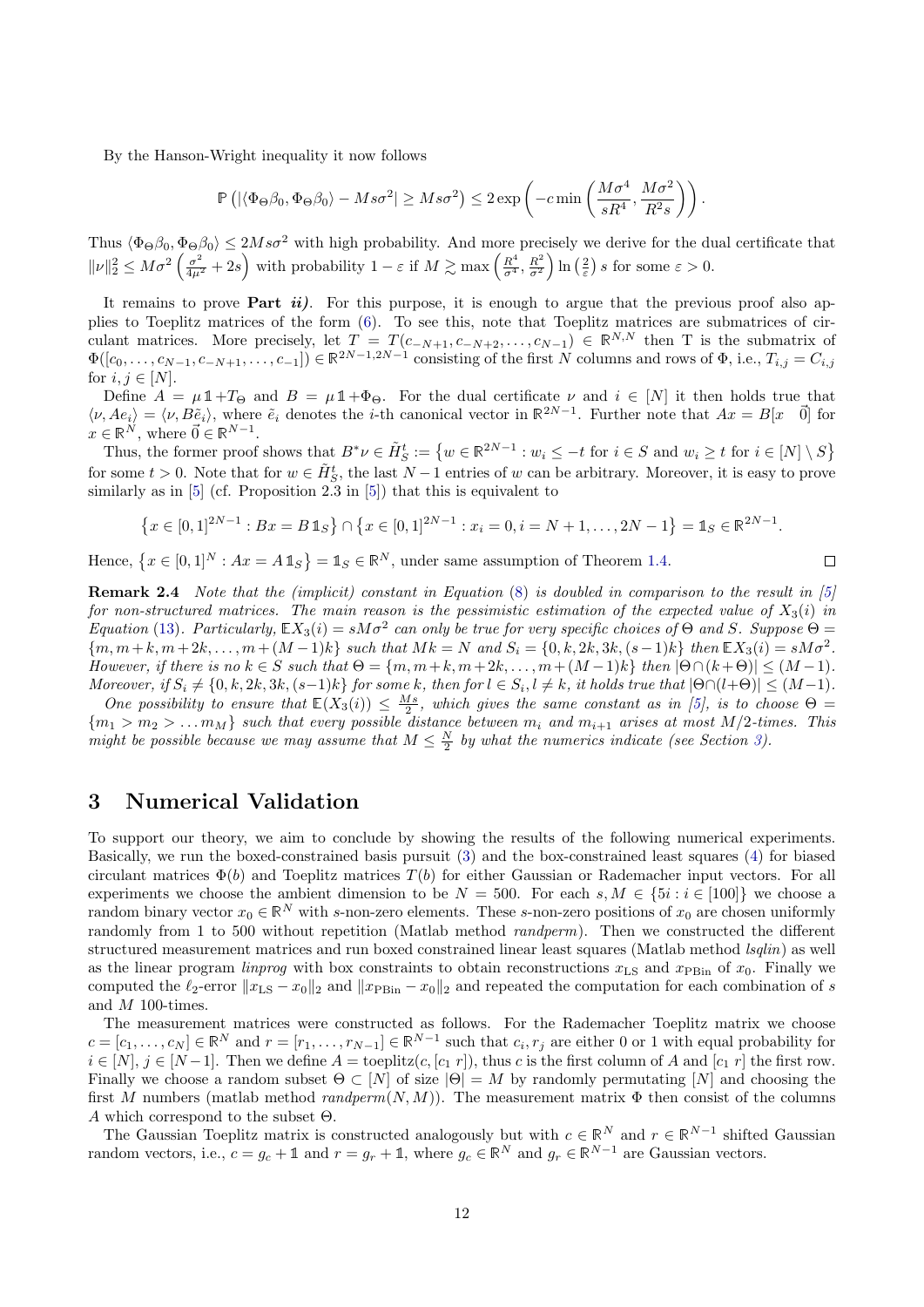To construct the partial circulant matrices we choose  $c \in \mathbb{R}^N$  as in the Toeplitz case either as shifted Rademacher or Gaussian vector. Then we flipped c and shifted it circularly by one position to obtain the row vector  $r \in \mathbb{R}^N$  ( $r = circshift(fliplr(c),1,2)$ ). Then we define  $A = \text{toeplitz}(c, r)$  and the measurement matrix Φ as in the Toeplitz case.



Figure 2: Reconstruction from biased Rademacher Toeplitz measurements via [\(3\)](#page-2-0) (left) and [\(4\)](#page-2-2) (right). The experiment yielding this figure is explained above.



Figure 3: Reconstruction from biased Gaussian Toeplitz measurements via [\(3\)](#page-2-0) (left) and [\(4\)](#page-2-2) (right). The experiment yielding this figure is explained above.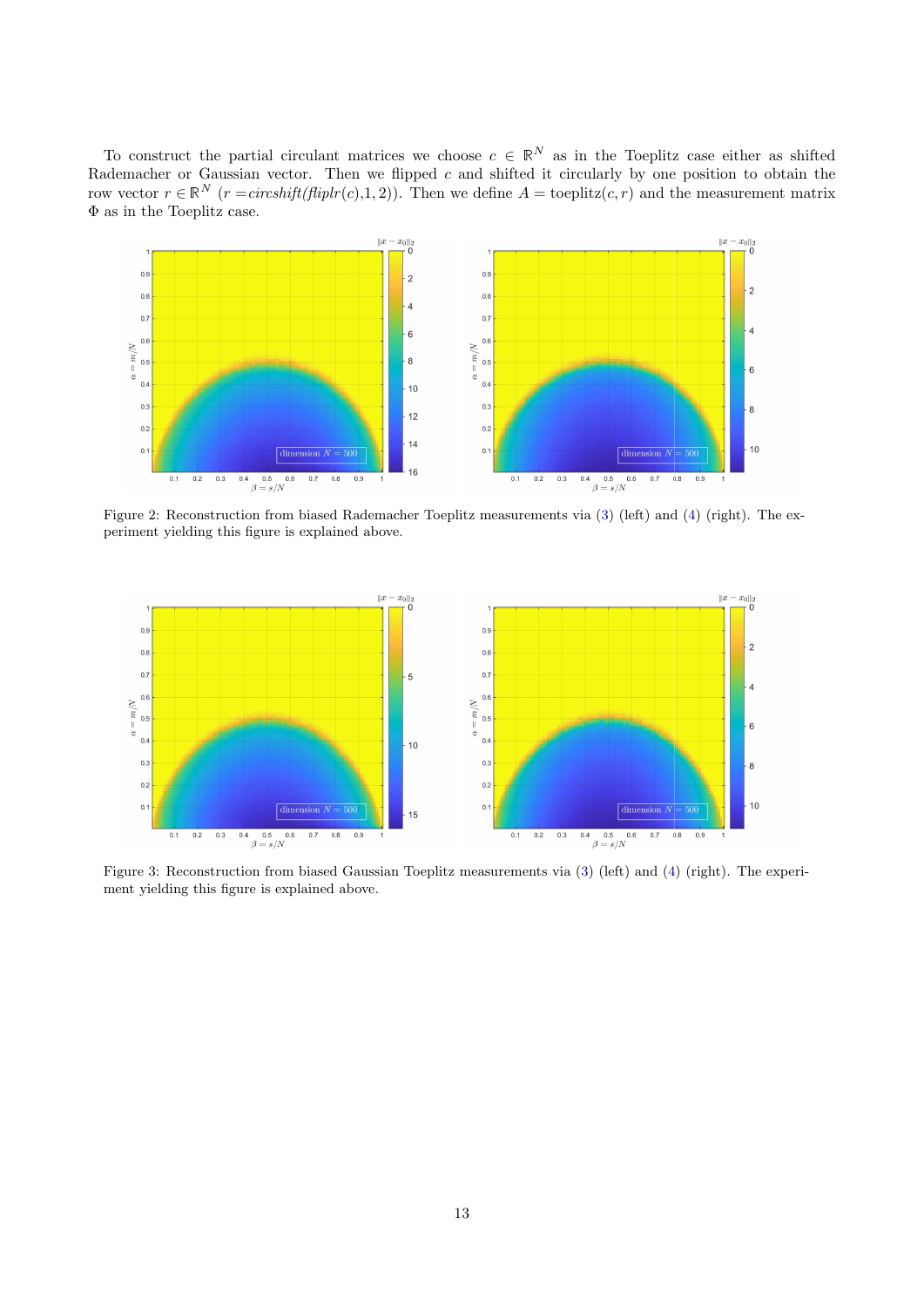

Figure 4: Reconstruction from biased Rademacher circulant measurements via [\(3\)](#page-2-0) (left) and [\(4\)](#page-2-2) (right). The experiment yielding this figure is explained above.

<span id="page-13-0"></span>

Figure 5: Reconstruction from biased Gaussian circulant measurements via [\(3\)](#page-2-0) (left) and [\(4\)](#page-2-2) (right). The experiment yielding this figure is explained above.

# 4 Outlook and Future Work

In this paper we have studied the reconstruction of a binary, sparse signal  $x_0 \in \{0,1\}^N$  from biased partial random circulant and Toeplitz measurements  $y = Ax_0 + n$ , where n is some small noise vector and  $A = \Phi(b) + \mu \mathbb{1}$ . Here,  $\Phi(b)$  a partial random circulant or Toeplitz matrix and b is a sub-Gaussian vector. In particular, we have studied the reconstruction via basis pursuit with box constraints and linear least squares with box constraints. Surprisingly, we could prove that the least squares strategy, which usually does not promote sparsity, works comparably well. We further showed that we need as many measurements to recover an s-sparse signal as we need to recover an  $(N - s)$ -sparse signal and that this number is about min $\{s, N - s\}$  log N. Finally, we substantiated our theory by some numerical simulations.

The numerical simulations further indicate that, as for non-structured sub-Gaussian measurements, the number of necessary measurements M to ensure unique recovery (independently of the sparsity) is not larger than  $M = N/2$ . In the following we would like to explain some thoughts on this phenomenon and a possible proof of it.

In order to prove the mentioned phenomenon, we would need to show that the measurement matrix  $\Phi_{\Theta}$  is in general position and orthant symmetric; see the proof of Theorem III.2 in [\[5\]](#page-14-0), for comparison.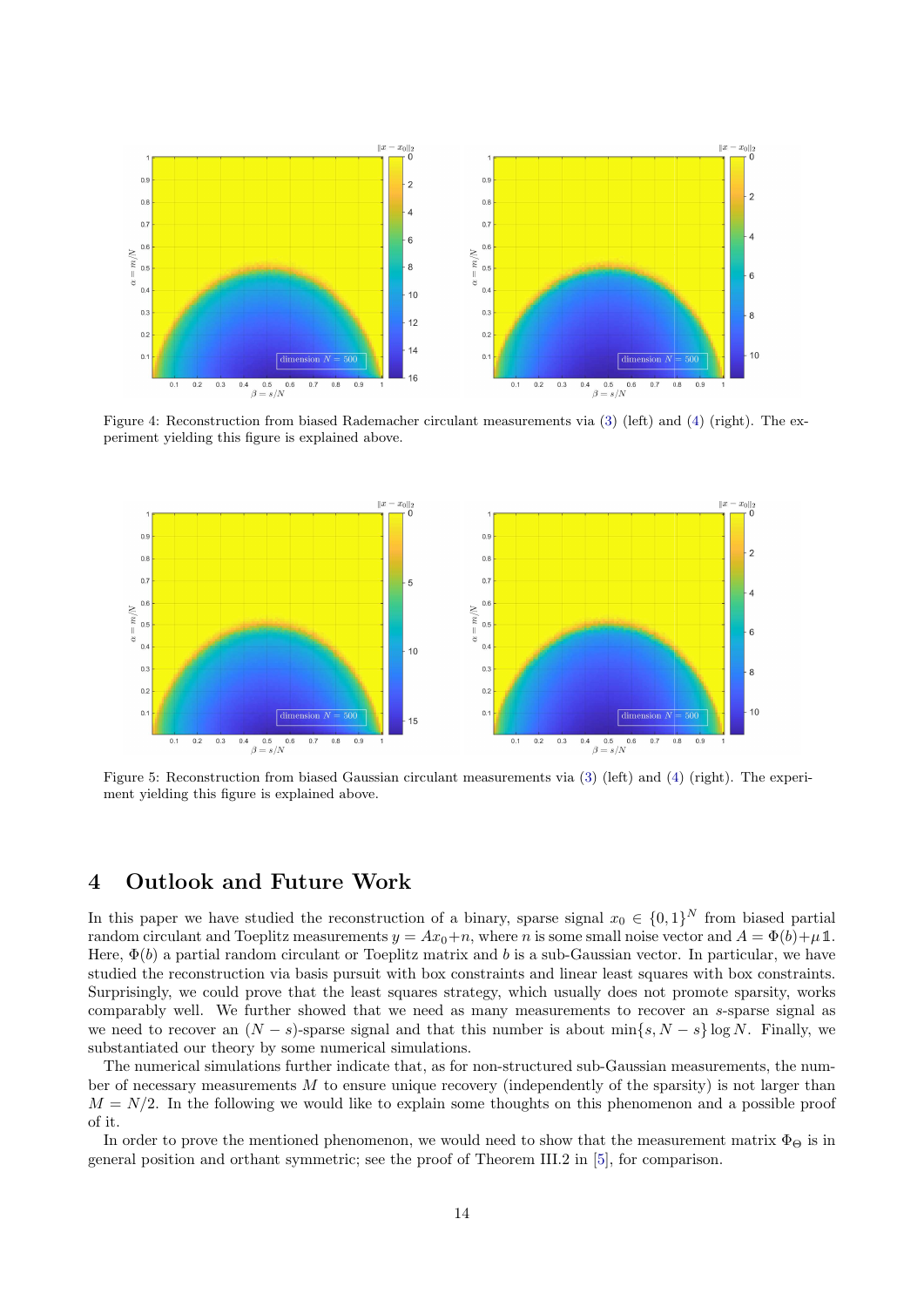Note, that  $\Phi_{\Theta}$  is in general position if for every subset  $B \subset [N]$  of cardinality  $|B| = M$  the eigenvalues of the matrix  $(\Phi_{\Theta}^B)^* \Phi_{\Theta}^B$  are positive, i.e., if  $\lambda(\Phi_{\Theta}^B)^* \Phi_{\Theta}^B > 0$  or  $s_N(\Phi_{\Theta}^B) \geq 0$ , respectively, where  $s_N(A)$  denotes the smallest singular value of a matrix  $A \in \mathbb{R}^{N,N}$ . Note that there exists a lot of work in the literature calculating the probability of  $\lambda(\Phi^*\Phi) > 0$  ([\[9,](#page-15-12) [14\]](#page-15-13)), but an analogous calculation for  $\lambda((\Phi^B)^*\Phi^B)$  is much more difficult. The main reason is that the eigenvalues of  $\Phi$  itself can be computed very easily, which is not the case for a submatrix. In particular it has been shown in [\[14\]](#page-15-13), for Rademacher sequences  $(b_0, \ldots, b_{N-1})$  (among others) that for all  $\varepsilon > 0$  and large N

<span id="page-14-8"></span>
$$
\mathbb{P}\left(s_N(\Phi(b)) \ge \varepsilon N^{-1}\right) \ge 1 - C\varepsilon,\tag{14}
$$

where  $C > 0$  is a constant only depending on b. Since  $\Phi_{\Theta}^B$  seems to be more unstructured than  $\Phi$  itself one might hope that the probability of  $\lambda((\Phi_{\Theta}^B)^*\Phi_{\Theta}^B) > 0$  is even higher.

However, the proof of Theorem III.2 in [\[5\]](#page-14-0), is also based upon the fact that the random part  $\Phi$  of the measurement matrix  $A = \mu \mathbb{1} + \Phi$  has an orthant symmetric kernel. This means, if for each diagonal matrix  $S \in \mathbb{R}^{N,N}$  with diagonal in  $\{-1,1\}^N$  and every measurable set  $\Omega \in \mathbb{R}^{M,N}$ , it holds  $\mathbb{P}(BS \in \Omega) = \mathbb{P}(B \in \Omega)$ , where  $B$  is a matrix whose rows span the kernel of  $\Phi$ .

From our point of view, it seems to be very unlikely that this is true for partial circulant matrices. The reason is the following. Suppose the kernel of  $\Phi_{\Theta}$  is spanned by  $v_1, \ldots, v_m$ , for some  $m \in [N]$ , and let  $B \in \mathbb{R}^{m,N}$  the matrix with rows  $v'_1, \ldots, v'_m$ , then the rows of BS span the kernel of TS. But TS is in general no circulant marix.

So for future work it is interesting to check if the kernel of a partial circulant matrix is indeed not or perhaps is orthant symmetric. Independently of the answer to this question it might be of own interest to prove an inequality in the spirit of [\(14\)](#page-14-8) for partial circulant matrices. And, if the answer to the first question is negative, to find an alternative way to proof the upper bound on the necessary number of measurements in the order of  $M \lesssim N/2$ .

#### Acknowledgements

Sandra Keiper acknowledges support by the DFG Collaborative Research Center TRR 109 "Discretization in Geometry and Dynamics" and support by the Berlin Mathematical School.

## References

- <span id="page-14-2"></span>[1] S. Dirksen, H. Jung, and H. Rauhut, One-bit compressed sensing with partial gaussian circulant matrices, Inf. Inference (2019).
- <span id="page-14-3"></span>[2] S. Dirksen and A. Stollenwerk, Fast binary embeddings with gaussian circulant matrices: Improved bounds, Discrete Comput. Geom. 60 (2018), 599–626.
- <span id="page-14-6"></span>[3] D. L. Donoho and J. Tanner, Counting faces of randomly-projected polytopes when the projection radically lowers dimension, J. Amer. Math. Soc 22 (2009), no. 1, 1–53.
- <span id="page-14-4"></span>[4] J.-M. Feng, F. Krahmer, and Saab R., *Quantized compressed sensing for partial random circulant matrices*, Comput. Harmon. Anal. 47 (2019), no. 3, 1014–1032.
- <span id="page-14-0"></span>[5] A. Flinth and S. Keiper, Recovery of binary sparse signals with biased measurement matrices, IEEE Trans. Inf. Theory 65 (2019), no. 12, 8084–8094.
- <span id="page-14-1"></span>[6] S. Foucart and H. Rauhut, A mathematical introduction to compressive sensing, Applied and Numerical Harmonic Analysis. Birkhäuser Basel, 2013.
- <span id="page-14-7"></span>[7] J. J. Fuchs, On sparse representations in arbitrary redundant bases, IEEE Trans. Inf. Theory 50 (2004), no. 6, 1341–1344.
- <span id="page-14-5"></span>[8] S. Gerschgorin, Über die abgrenzung der eigenwerte einer matrix, Izv. Akad. Nauk. USSR Otd. Fiz.-Mat. Nauk 7 (1931), 749–754.